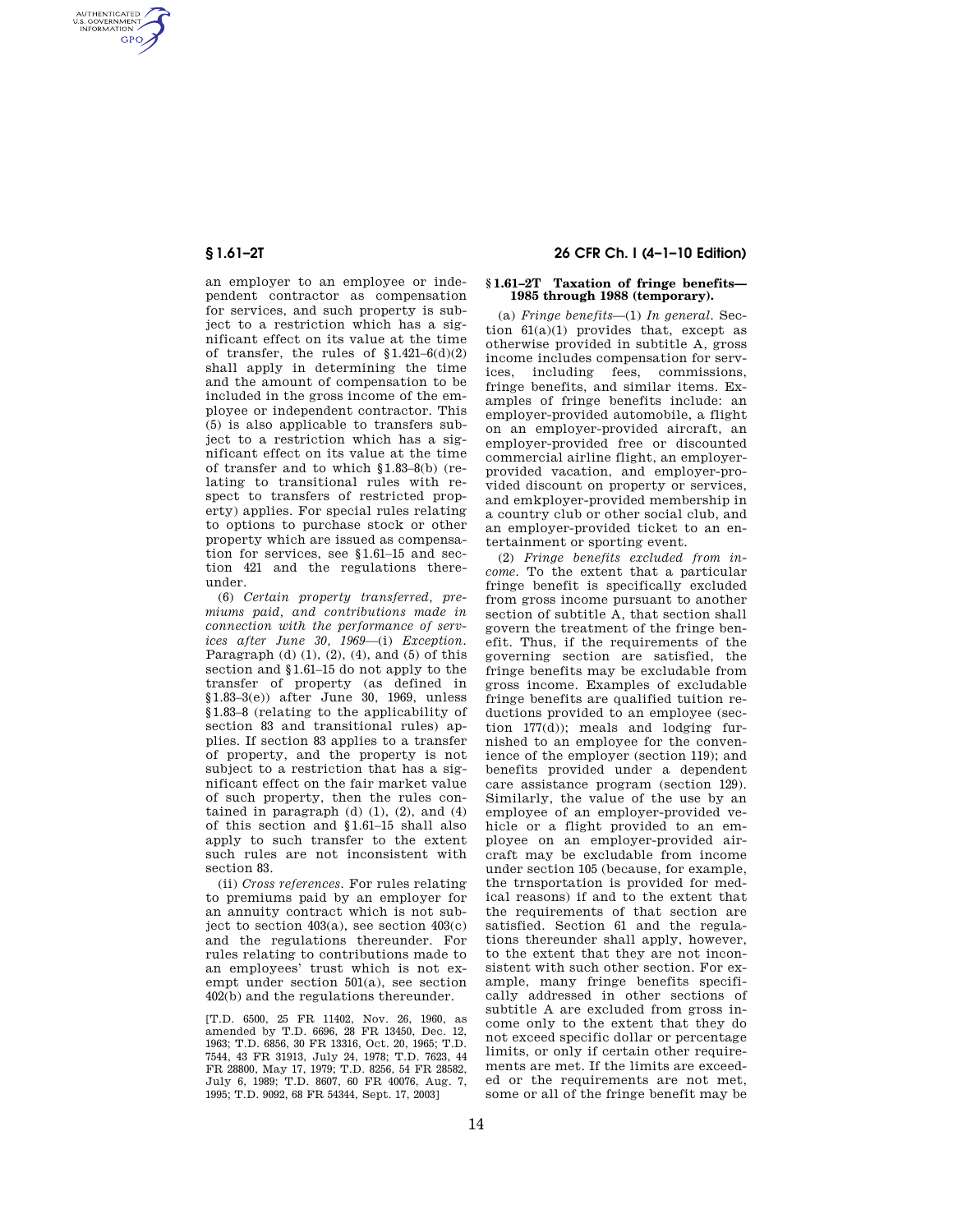includible in gross income. See paragraph (b)(3) of this section.

(3) *Compensation for services.* A fringe benefit provided in connection with the performance of services shall be considered to have been provided as compensation for servcies. Refraining from the performance of services (such as pursuant to a covenant not to compete) is deemed to be the performance of services for purposes of this section.

(4) *Recipient of a fringe benefit*—(i) *Definition.* A fringe benefit is included in the income of the ''recipient'' of the fringe benefit. The recipient of a fringe benefit is the person performing the services in connection with which the fringe benefit is provided. Thus, a person may be considered to be a recipient, even though that person did not actually receive the fringe benefit. For example, a fringe benefit provided to any person is connection with the performance of services by another person is considered to have been provided to the person who performs the services and not the person who receives the fringe benefit. In addition, if a fringe benefit is provided to a person, but taxable to a second person as the recipient, such benefit is referred to as provided to the second person and use by the first person is considered use by the second person. For example, provision of an automobile to an employee's spouse by the employer is taxable to the employee as the recipient. The automobile is referred to as available to the employee and use by the employee's spouse is considered use by the employee.

(ii) *Recipient may be other than an employee.* The recipient of a fringe benefit need not be an employee of the provider of the fringe benefit, but may be a partner, director, or an independent contractor. For convenience, the term ''employee'' includes a reference to any recipient of a fringe benefit, unless otherwise specifically provided in this section.

(5) *Provider of a fringe benefit.* The ''provider'' of a fringe benefit is that person for whom the services are performed, regardless of whether that person actually provides the fringe benefit to the recipient. The provider of a fringe benefit need not be the employer of the recipient of the fringe benefit,

but may be, for example, a client or customer of an independent contractor. For convenience, the term ''employer'' includes a reference to any provider of a fringe benefit, unless otherwise specifically provided in this section.

(6) *Effective date.* This section is effective from January 1, 1985, to December 31, 1988, with respect to fringe benefits furnished before January 1, 1989. No inference may be drawn from the promulgation or terms of this section concerning the application of law in effect prior to January 1, 1985.

(b) *Valuation of fringe benefits*—(1) *In general.* An employee must include in gross income the amount by which the fair market value of the fringe benefit exceeds the sum of (i) the amount, if any, paid for the benefit, and (ii) the amount, if any, specifically excluded from gross income by some other section of subtitle A. Therefore, for example, if the employee pays fair market value for what is received, no amount is includible in the gross income of the employee.

(2) *Fair market value.* In general, fair market value is determined on the basis of all the facts and circumstances. Specifically, the fair market value of a fringe benefit is that amount a (hypothetical person would have to pay a hypothetical third party to obtain (*i.e.*, purchase or lease) the particular fringe benefit. Thus, for example, the effect of any special relationship that may exist between the employer and the employee must be disregarded. This also means that an employee's subjective perception of the value of a fringe benefit is not relevant to the determination of a fringe benefit's fair market value. In addition, the cost incurred by the employer is not determinative of the fair market value of the fringe benefit. For special rules relating to the valuation of certain fringe benefits, see paragraph (c) of this section.

(3) *Exclusion from income based on cost.*  If a statutory exclusion phrased in terms of cost applies to the provision of a fringe benefit, section 61 does not require the inclusion in the recipient's gross income of the difference between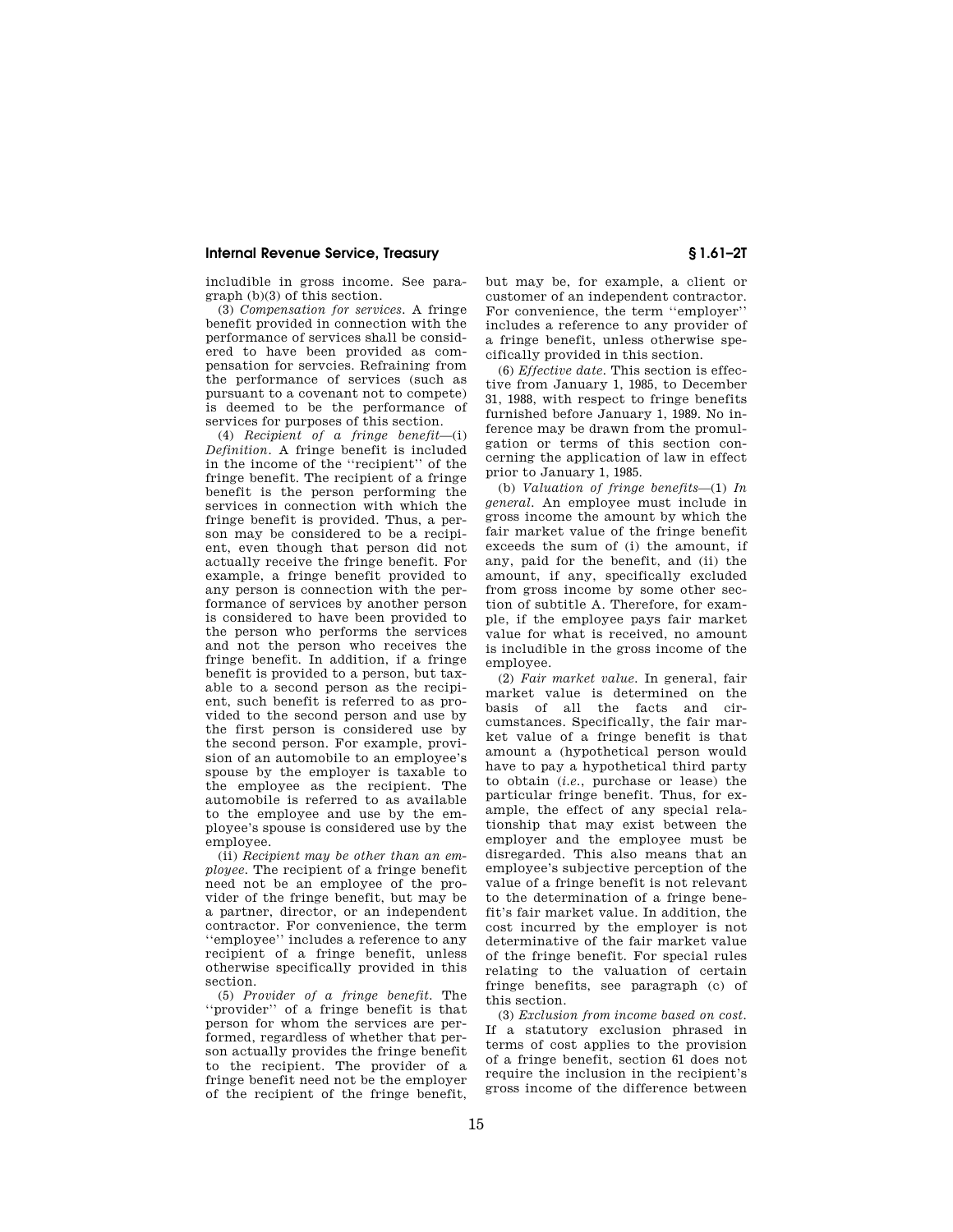the fair market value and the excludable cost of that fringe benefit. For example, section 129 provides an exclusion from an employee's gross income for amounts paid or incurred by an employer to provide dependent care assistance to employees. Even if the fair market value of the dependent care assistance exceeds the employer's cost, the excess is not subject to inclusion under section 61 and this section. If the statutory cost exclusion is a limited amount, however, then the fair market. value of the fringe benefit attributable to any excess cost is subject to inclusion.

(4) *Fair market value of the availability of an employer-provided vehicle.* If the vehicle special valuation rules of paragraph (d), (e), or (f) of this section are not used by a taxpayer entitled to use such rules, the value of the availability of an employer-provided vehicle is determined under the general valuation principles set forth in this section. In general, such valuation must be determined by reference to the cost to a hypothetical person of leasing from a hypothetical third party the same or comparable vehicle on the same or comparable terms in the geographic area in which the vehicle is available for use. Unless the employee can substantiate that the same or comparable vehicle could have been leased on a cents-per-mile basis, the value of the availability of the vehicle cannot be determined by reference to a cents-permile rate applied to the number of miles the vehicle is driven. An example of a comparable lease term is the amount of time that the vehicle is available to the employee for use, e.g., a one-year period.

(5) *Fair market value of a flight on an employer-provided aircraft.* If the noncommercial flight special valuation rule of paragraph (g) of this section is not used (or is not properly used) by a taxpayer entitled to use such rule, the value of a flight on an employer-provided aircraft is determined under the general valuation principles set forth in this section. An example of how the general valuation principles would apply is that if an employee whose flight is primarily personal controls the use of an aircraft with respect to such flight, such flight is valued by ref-

## **§ 1.61–2T 26 CFR Ch. I (4–1–10 Edition)**

erence to how much it would cost a hypothetical person to charter the same or comparable aircraft for the same or comparable flight. The cost to charter the aircraft must be allocated among all employees on board the aircraft based on all the facts and circumstances, including which employees controlled the use of the aircraft. Notwithstanding the allocation required by the preceding sentence, no additional amount shall be included in the income of any employee whose flight is properly valued under the special valuation rule of paragraph (g) of this section.

(c) *Special valuation rules*—(1) *In general.* Paragraphs (d) through (j) of this section provide special valuation rules that may be used under certain circumstances for certain commonly provided fringe benefits. Paragraph (d) provides a lease valuation rule relating to employer-provided automobiles. Paragraph (e) provides a cents-per-mile valuation rule relating to employerprovided vehicles. Paragraph (f) provides a commuting valuation rule relating to employer-provided vehicles. Paragraph (g) provides a flight valuation rule relating to flights on employer-provided aircraft. Paragraph (h) provides a flight valuation rule relating to flights on commercial airlines. Paragraph (i) is reserved. Paragraph (j) provides a meal valuation rule relating to employer-operated eating facilities for employees. For general rules relating to the valuation of fringe benefits not eligible for valuation under the special valuation rules, see paragraph (d) of this section.

(2) *Use of the special valuation rules*— (i) *In general.* The Special valuation rules may be used for income, employment tax, and reporting purposes. Use of any of the special valuation rules is optional. An employer need not use the same vehicle special valuation rule for all vehicles provided to all employees. For example, an employer may use the automobile lease valuation rule for automobiles provided to some employees, and the commuting and vehicle cents-per-mile valuation rules for automobiles provided to other employees. Except as otherwise provided, however, if either the commercial flight valuation rule or the noncommercial flight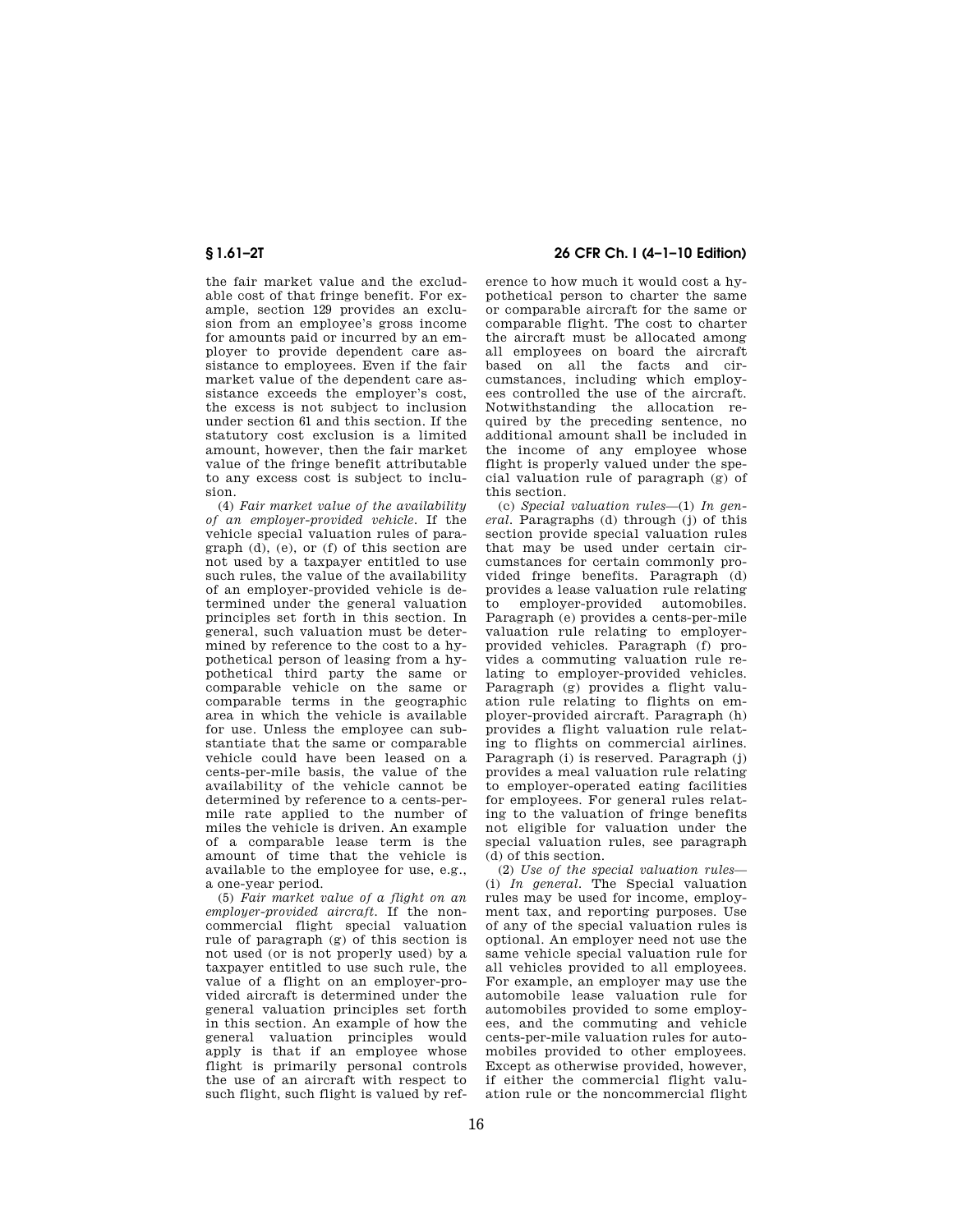valuation rule is used, such rule must be used by an employer to value all flights taken by employees in a calendar year. Effective January 1, 1986, if an employer uses one of the special rules to value the benefit provided to an employee, the employee may not use another special rule to value that benefit. The employee may, however, use general valuation rules based on facts and circumstances (see paragraph (b) of this section). Effective January 1, 1986, an employee may only use a special valuation rule if the employer uses the rule. If a special rule is used, it must be used for all purposes. If an employer properly uses a special rule and the employee uses the special rule, the employee must include in gross income the amount determined by the employer under the special rule less any amount reimbursed by the employee to the employer. The employer and the employee may use the special rules to determine the amount of the reimbursement due the employer by the employee. If an employer properly uses a special rule and properly determines the amount of an employee's working condition fringe under section 132 and §1.132–1T (under the general rule or under a special rule), and the employee uses the special valuation rule, the employee must include in gross income the amount determined by the employer less any amount reimbursed by the employee to the employer.

(ii) *Transitional rules*—(A) *Use of vehicle special valuation rules for 1985 and 1986.* For purposes of valuing the use or availability of a vehicle, the consistency rules provided in paragraphs  $(d)(6)$ and (e)(5) of this section (relating to the automobile lease valuation rule and the vehicle cents-per-mile valuation rule, respectively) apply for 1987 and thereafter. Therefore, for 1985 and 1986 an employer (and employee, subject to paragraph  $(c)(2)(i)$  of this section) may use any applicable special valuation rule (or no special valuation rule) to value the use or availability of a vehicle, subject to paragraph  $(c)(2)(ii)(B)$  of this section.

(B) *Consistency Rules for 1985 and 1986.*  If an employer uses the automobile lease valuation rule of paragraph (d) of this section in 1985 or 1986 with respect to an automobile, such rule must be

used for the entire calendar year with respect to the automobile except for any period during which the commuting valuation rule of paragraph (f) of this section is properly used. If an employer uses the vehicle cents-permile valuation rule of pararaph (e) of this section in 1985 or 1986 with respect to a vehicle, such rule must be used for the entire calendar year with respect to the vehicle except for any period during which the commuting valuation rule of paragraph (f) of this section is properly used. The rules of this para $graph (c)(2)(ii)(B)$  also apply to employees using the special valuation rules of paragraphs (d) or (e) of this section.

(C) *Employee's use of special valuation rules for 1985.* An employee may use a special valuation rule (other than the rule in paragraph (e) of this section relating to the vehicle cents-per-mile valuation rule) during 1985 even if the employer does not use the same special valuation rule during 1985. An employee's use of a special valuation rule in 1986 and thereafter must be consistent with his employer's use of the rule as required under paragraph (c)(2)(i) of this section.

(D) *Examples.* The following examples illustrate the rules of paragraph  $(c)(2)(ii)$  of this section:

*Example 1.* Assume that an employer properly uses the automobile lease valuation rule in 1985. The employer may use the vehicle cents-per-mile valuation rule in 1986 if the requirements of the vehicle cents-per-mile valuation rule are satisfied.

*Example 2.* Assume that an employer does not use a special valuation rule to value the availability of an automobile in 1985. The employer may use any of the special valuation rules in 1986 if the requirements of the rule chosen are satisfied. The same applies for 1987.

*Example 3.* Assume that an employer properly uses the vehicle cents-per-mile valuation rule in 1985. The employer may continue to use to the rule or use any of the other special valuation rules to value the benefit provided in 1986 if the requirements of the rule chosen are satisfied. Alternatively, the employer may use none of the special valuation rules in 1986 but use any of the rules in 1987 if the requirements of the rule chosen are satisfied.

*Example 4.* Assume that an employee properly uses the automobile lease valuation rule in 1985. In 1986 and thereafter the employee may use a special valuation rule only if the employee's employer uses the same special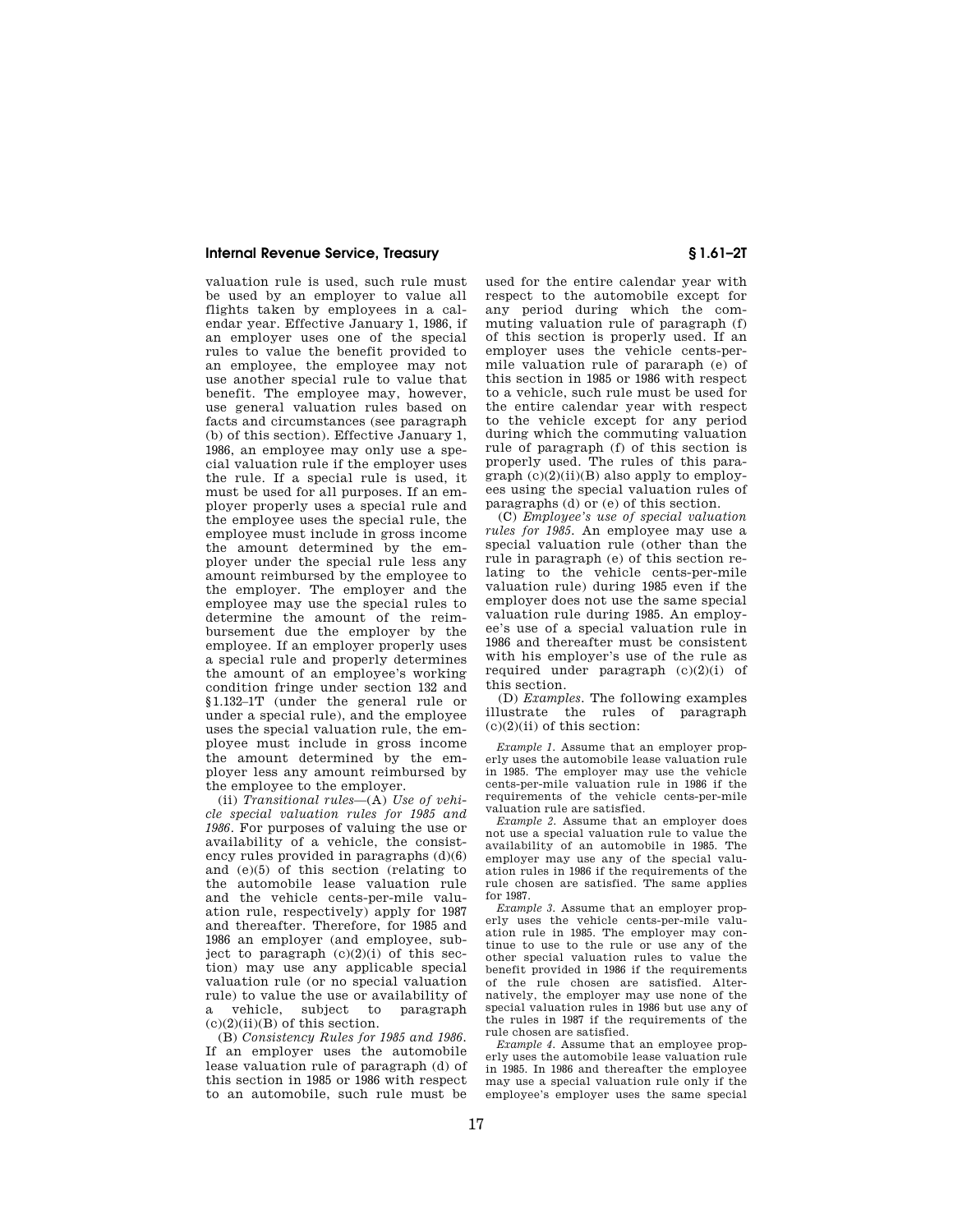valuation rule. The employee may use general valuation principles to value the benefit provided in 1986 and thereafter.

(3) *Election to use the special valuation rules*—A particular special valuation rule is deemed to have been elected by the employer (and, if applicable, by the employee), if the employer (and, if applicable, the employee) determines the value of the fringe benefit provided by applying the special valuation rule and treats such value as the fair market value of the fringe benefit for income, employment tax, and reporting purposes. Neither the employer nor the employee is required to notify the Internal Revenue Service of the election.

(4) *Application of section 414 to employers.* For purposes of paragraphs (c) through (j) of this section, except as otherwise provided therein, the term ''employer'' includes all entities required to be treated as a single employer under section 414 (b), (c), or (m).

(5) *Valuation formulas contained in the special valuation rules.* The valuation formulas contained in the special valuation rules are provided only for use in connection with such rules. Thus, when a special valuation rule is properly applied to a fringe benefit, the Commissioner will accept the value calculated pursuant to the rule as the fair market value of that fringe benefit. However, when a special valuation rule is not properly applied to a fringe benefit (see, for example, paragraph (g)(11) of this section), or when a special valuation rule is not used to value a fringe benefit by a taxpayer entitled to use the rule, the fair market value of that fringe benefit may not be determined by reference to any value calculated under any special valuation rule. Under the circumstances described in the preceding sentence, the fair market value of the fringe benefit must be determined pursuant to paragraph (b) of this section.

(6) *Modification of the special valuation rules.* The Commissioner may, if he deems it necessary, add, delete, or modify the special valuation rules, including the valuation formulas contained herein, on a prospective basis.

(7) *Special Accounting Period.* If the employer is using the special accounting rule provided in Announcement 85– 113 (1985–31 I.R.B., August 5, 1985) (re-

**§ 1.61–2T 26 CFR Ch. I (4–1–10 Edition)** 

lating to the reporting of and withholding on the value of noncash fringe benefits), benefits which are deemed provided in a subsequent calendar year pursuant to such rule are considered as provided in such subsequent calendar year for purposes of the special valuation rules. Thus, if a particular special valuation rule is in effect for a calendar year, it applies to benefits deemed provided during such calendar year under the special accounting rule.

(d) *Automobile lease valuation rule*—(1) *In general*—(i) *Annual Lease Value.*  Under the special valuation rule of this paragraph (d), if an employer provides an employee with an automobile that is available to the employee for an entire calendar year, the value of the benefit provided in the Annual Lease Value (determined under paragraph  $(d)(2)$  of this section) of that automobile. Except as otherwise provided, for an automobile that is available to an employee for less than an entire calendar year, the value of the benefit provided is either a pro-rated Annual Lease Value or the Daily Lease Value (as defined in paragraph  $(d)(4)$  of this section), whichever is applicable. Absent any statutory exclusion relating to the employer-provided automobile (see, for example, section  $132(a)(3)$  and §1.132–5T(b)), the amount of the Annual Lease Value (or a pro-rated Annual Lease Value or the Daily Lease Value, as applicable) is included in the gross income of the employee.

(ii) *Definition of automobile.* For purposes of this paragraph (d), the term ''automobile'' means any four-wheeled vehicle manufactured primarily for use on public streets, roads, and highways.

(2) *Calculation of Annual Lease Value*—(i) *In general.* The Annual Lease Value of a particular automobile is calculated as follows:

(A) Determine the fair market value of the automobile as of the first date on which the automobile is made available to any employee of the employer for personal use. For an automobile first made available to any employee for personal use prior to January 1, 1985, determine the fair market value as of January 1, 1985. For rules relating to determination of the fair market value of an automobile for purposes of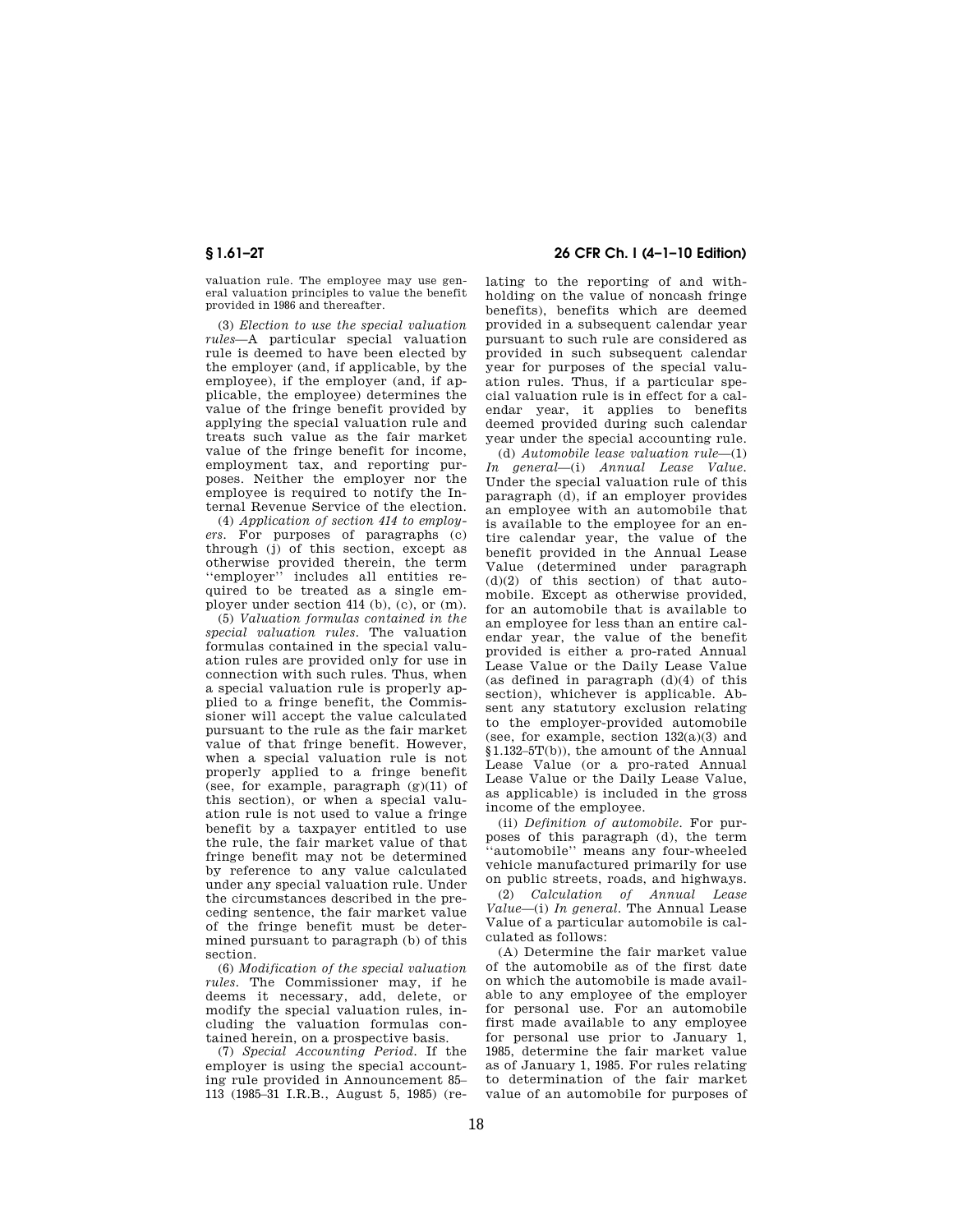this paragraph  $(d)$ , see paragraph  $(d)(5)$ of this section.

(B) Select the dollar range in column 1 of the Annual Lease Value Table, set forth in paragraph  $(d)(2)(iii)$  of this section, corresponding to the fair market value of the automobile. Except as otherwise provided in paragraphs (d)(2) (iv) and (v) of this section, the Annual Lease Value for each year of availability of the automobile is the corresponding amount in column 2 of the Table.

(ii) *Use by employee only in 1985.* If the employee, but not the employer, is using the special rule of this paragraph (d), the employee may calculate the Annual Lease Value in the same manner as described in paragraph  $(d)(2)(i)(A)$  of this section, except that the fair market value of the automobile is determined as of the first date on which the automobile is made available to the employee for personal use or, for an automobile made available to the employee for personal use prior to January 1, 1985, by determining the fair market value as of January 1, 1985. If the employer is also using the special rule of this paragraph (d), however, then the employee to whom the automobile is made available must use the special rule, if at all, by using the Annual Lease Value calculated by the employer. The rules of this paragraph  $(d)(2)(ii)$  apply only for 1985.

(iii) *Annual Lease Value Table.* 

| Automobile fair market value | Annual<br>lease<br>value |
|------------------------------|--------------------------|
| (1)                          | (2)                      |
| \$0 to \$999                 | \$600                    |
| \$1,000 to \$1,999           | 850                      |
| \$2,000 to \$2,999           | 1,100                    |
| \$3,000 to \$3,999           | 1.350                    |
| \$4,000 to \$4,999           | 1,600                    |
| \$5,000 to \$5,999           | 1,850                    |
| \$6,000 to \$6,999           | 2.100                    |
| \$7,000 to \$7,999           | 2,350                    |
| \$8,000 to \$8,999           | 2.600                    |
| \$9,000 to \$9,999           | 2,850                    |
| \$10,000 to \$10,999         | 3,100                    |
| \$11,000 to \$11,999         | 3.350                    |
| \$12,000 to \$12,999         | 3,600                    |
| \$13,000 to \$13,999         | 3,850                    |
| \$14,000 to \$14,999         | 4.100                    |
| \$15,000 to \$15,999         | 4,350                    |
| \$16,000 to \$16,999         | 4.600                    |
| \$17,000 to \$17,999         | 4,850                    |
| \$18,000 to \$18,999         | 5,100                    |
| \$19,000 to \$19,999         | 5,350                    |
| \$20,000 to \$20,999         | 5,600                    |

|                      | Automobile fair market value | Annual<br>lease<br>value |
|----------------------|------------------------------|--------------------------|
|                      | (1)                          | (2)                      |
| \$21,000 to \$21,999 |                              | 5,580                    |
| \$22,000 to \$22,999 |                              | 6.100                    |
| \$23,000 to \$23,999 |                              | 6,350                    |
| \$24,000 to \$24,999 |                              | 6,600                    |
| \$25,000 to \$25,999 |                              | 6,850                    |
| \$26,000 to \$27,999 |                              | 7,250                    |
| \$28,000 to \$29,999 |                              | 7,750                    |
| \$30,000 to \$31,999 |                              | 8,250                    |
| \$32,000 to \$33,999 |                              | 8,750                    |
| \$34,000 to \$35,999 |                              | 9,250                    |
| \$36,000 to \$37,999 |                              | 9,750                    |
| \$38,000 to \$39,999 |                              | 10.250                   |
| \$40,000 to \$41,999 |                              | 10,750                   |
| \$42,000 to \$43,999 |                              | 11,250                   |
| \$44,000 to \$45,999 |                              | 11,750                   |
| \$46,000 to \$47,999 |                              | 12,250                   |
| \$48,000 to \$49,999 |                              | 12,750                   |
| \$50,000 to \$51,999 |                              | 13.250                   |
| \$52,000 to \$53,999 |                              | 13,750                   |
| \$54,000 to \$55,999 |                              | 14,250                   |
| \$56,000 to \$57,999 |                              | 14,750                   |
| \$58,000 to \$59,999 |                              | 15,250                   |

For vehicles having a fair market value in excess of \$59,999, the Annual Lease Value is equal to:  $(.25 \times$  the fair market value of the automobile) + \$500.

(iv) *Recalculation of annual lease value.* The Annual Lease Values determined under the rules of this paragraph (d) are based on a four-year lease term. Therefore, except as otherwise provided in paragraph  $(d)(2)(v)$  of this section, the Annual Lease Value calculated by applying paragraph  $(d)(2)$  (i) or (ii) of this section shall remain in effect for the period that begins with the first date the special valuation rule of paragraph (d) of this section is applied by the employer to the automobile and ends on December 31 of the fourth full calendar year following that date. The Annual Lease Value for each subsequent four-year period is calculated by determining the fair market value of the automobile as of the January 1 following the period described in the previous sentence and selecting the amount in column 2 of the Annual Lease Value Table corresponding to the appropriate dollar range in column 1 of the Table. If, however, the employer is using the special accounting rule provided in Announcement 85–113 (1985–31 I.R.B., August 5, 1985) (relating to the reporting of and withholding on the value of noncash fringe benefits), the employer may calculate the Annual Lease Value for each subsequent four-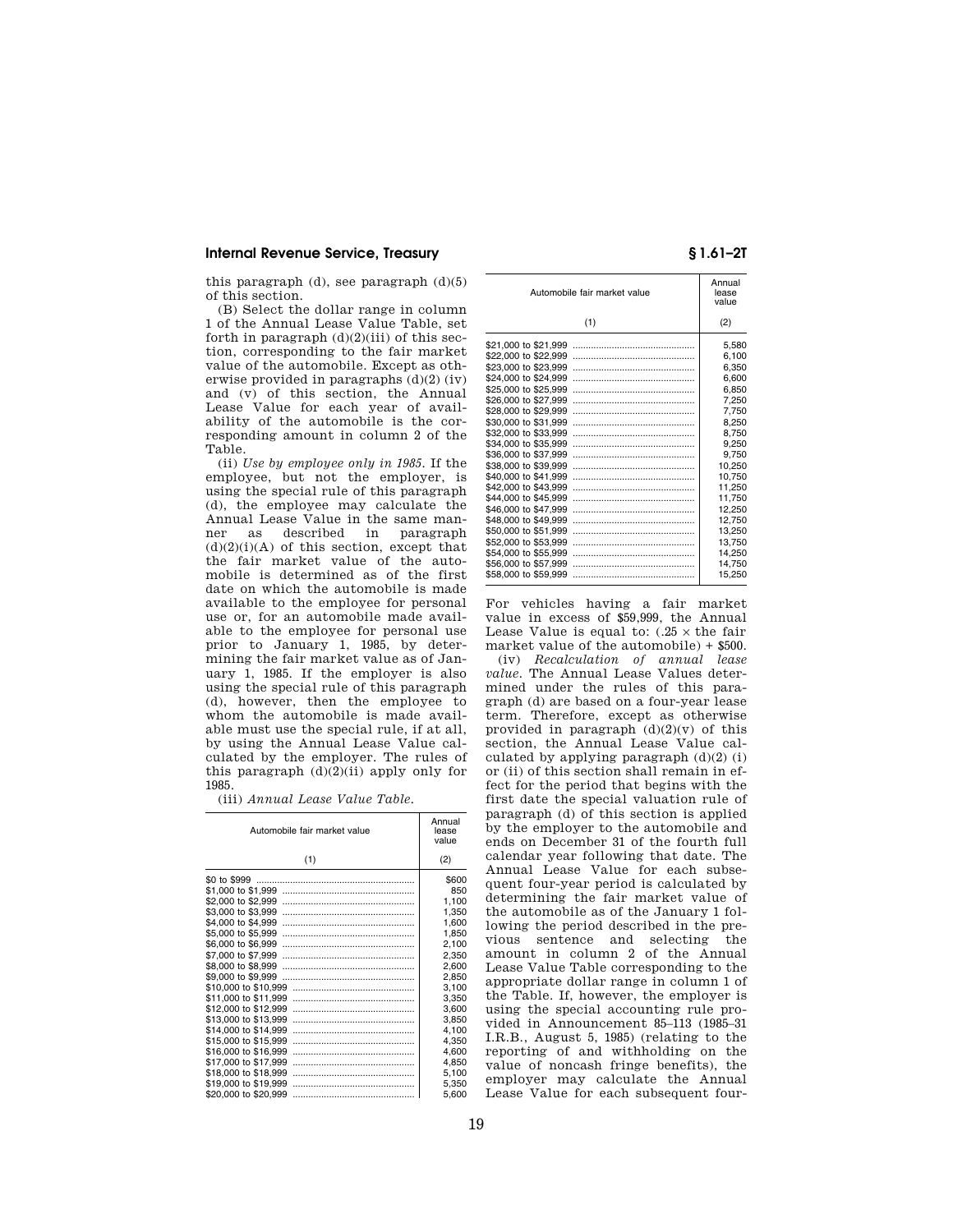year period as of the beginning of the special accounting period that begins immediately prior to the January 1 described in the previous sentence. For example, assume that pursuant to Announcement 85–113, an employer uses the special accounting rule. Assume further that beginning on November 1, 1985, the special accounting period is November 1 to October 31 and that the employer elects to use the special valuation rule of this paragraph (d) as of January 1, 1985. The employer may recalculate the Annual Lease Value as of November 1, 1988, rather than as of January 1, 1989.

(v) *Transfer of the automobile to another employee.* Unless the primary purpose of the transfer is to reduce Federal taxes, if an employer transfers an automobile from one employee to another employee, the employer may recalculate the Annual Lease Value based on the fair market value of the automobile as of January 1 of the year of transfer. If, however, the employer is using the special accounting rule provided in Announcement 85–113 (1985–31 I.R.B., August 5, 1985) (relating to the reporting of and withholding on the value of noncash fringe benefits), the employer may recalculate the Annual Lease Value based on the fair market value of the automobile as of the beginning of the special accounting period in which the transfer occurs. If the employer does not recalculate the Annual Lease Value, and the employee to whom the automobile is transferred uses the special valuation rule, the employee may not recalculate the Annual Lease Value.

(3) *Services included in, or excluded from, the Annual Lease Value Table*—(i) *Maintenance and insurance included.*  The Annual Lease Values contained in the Annual Lease Value Table include the fair market value of maintenance of, and insurance for, the automobile. Neither an employer nor an employee may reduce the Annual Lease Value by the fair market value of any service included in the Annual Lease Value that is not provided by the employer, such as reducing the Annual Lease Value by the fair market value of a maintenance service contract or insurance. An employer or employee may take into account the services actually provided

**§ 1.61–2T 26 CFR Ch. I (4–1–10 Edition)** 

with respect to the automobile by valuing the availability of the automobile under the general valuation rules of paragraph (b) of this section.

(ii) *Fuel excluded*—(A) *In general.* The Annual Lease Values do not include the fair market value of fuel provided by the employer, regardless of whether fuel is provided in kind or its cost is reimbursed by or charged to the employer.

(B) *Valuation of fuel provided in kind.*  The provision of fuel in kind may be valued at fair market value based on all the facts and circumstances or, in the alternative, it may be valued at 5.5 cents per mile for all miles driven by the employee. However, the provision of fuel in kind may not be valued at 5.5 cents per mile for miles driven outside the United States, Canada, and Mexico. For purposes of this section, the United States includes the United States and its territories.

(C) *Valuation of fuel where cost reimbursed by or charged to employer.* The fair market value of fuel, the cost of which is reimbursed by or charged to an employer, is generally the amount of the actual reimbursement or the amount charged, provided the purchase of the fuel is at arm's length. If an employer with a fleet of at least 20 automobiles that meet the requirements of paragraph  $(d)(5)(v)(C)$  of this section reimburses employees for the cost of fuel or allows employees to charge the employer for the cost of the fuel, however, the fair market value of fuel provided to those automobiles may be determined by reference to the employer's fleet-average cents-per-mile fuel cost. The fleet-average cents-per-mile fuel cost in equal to the fleet-average pergallon fuel cost divided by the fleet-average miles-per-gallon rate. The averages described in the preceding sentence must be determined by averaging the per-gallon fuel costs and miles-pergallon rates of a representative sample of the automobiles in the fleet equal to the greater of ten percent of the automobiles in the fleet or 20 automobiles for a representative period, such as a two month period.

(iii) *All other services excluded.* The fair market value of any service not specifically identified in paragraph  $(d)(3)(i)$  of this section that is provided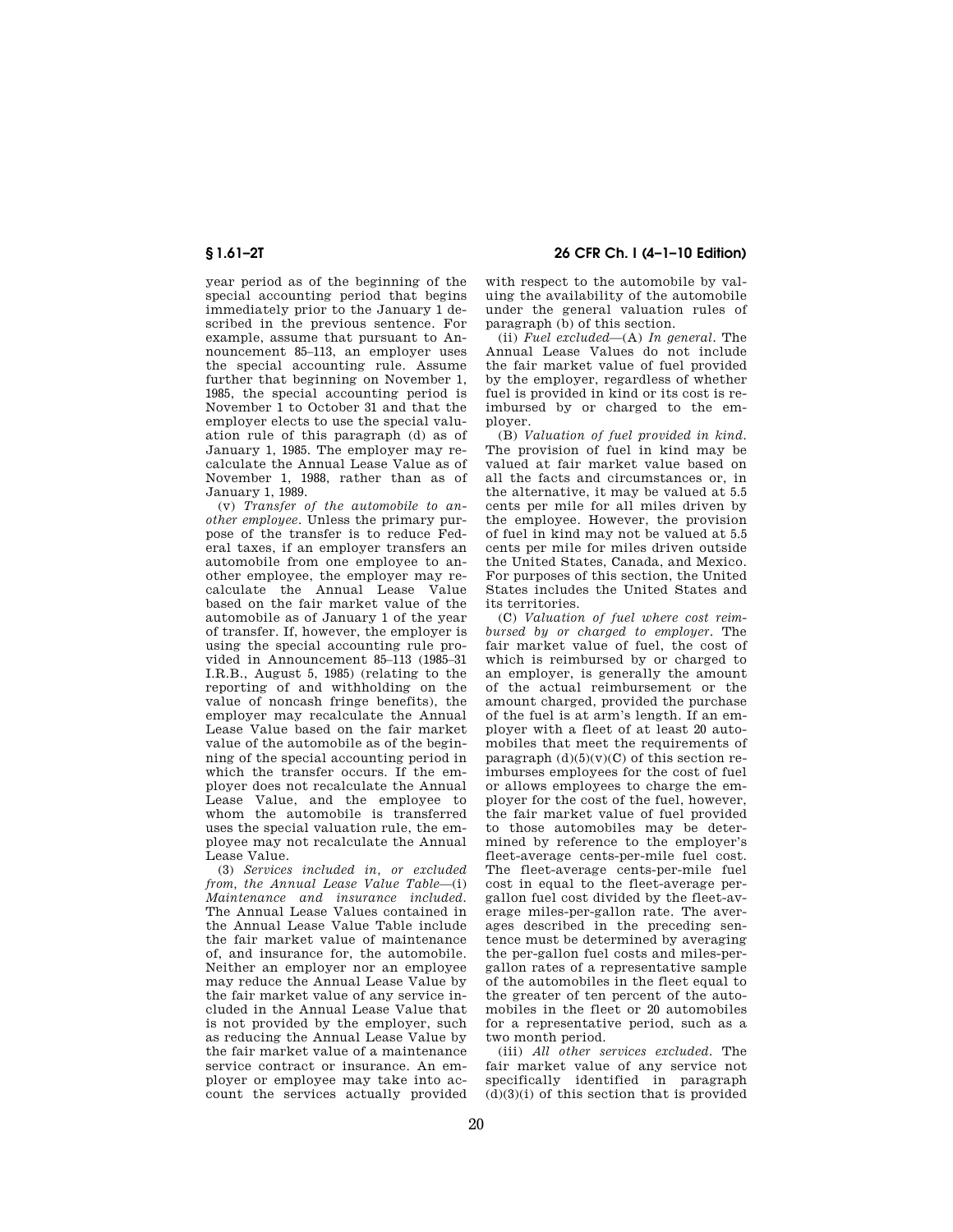by the employer with respect to an automobile (such as the services of a chauffeur) must be added to the Annual Lease Value of the automobile in determining the fair market value of the benefit provided.

(4) *Availability of an automobile for less than an entire calendar year*—(i) *Prorated Annual Lease Value used for continuous availability of 30 or more days.*  Except as otherwise provided in paragraph  $(d)(4)(iv)$  of this section, for periods of continuous availability of 30 or more days, but less than an entire calendar year, the value of the availability of the employer-provided automobile is the pro-rated Annual Lease Value. The pro-rated Annual Lease Value is calculated by multiplying the applicable Annual Lease Value by a fraction, the numerator of which is the number of days of availability and the denominator of which is 365.

(ii) *Daily Lease Value used for continuous availability of less than 30 days.* Except as otherwise provided in paragraph (d)(4)(iii) of this section, for periods of continuous availability of one or more but less than 30 days, the value of the availability of the employer-provided automobile is the Daily Lease Value. The Daily Lease Value is calculated by multiplying the applicable Annual Lease Value by a fraction, the numerator of which is four times the number of days of availability and the denominator of which is 365.

(iii) *Election to treat all periods as periods of at least 30 days.* A pro-rated Annual Lease Value may be applied with respect to a period of continuous availability of less than 30 days, by treating the automobile as if it had been available for 30 days, if to do so would result in a lower valuation than applying the Daily Lease Value to the shorter period of actual availability.

(iv) *Periods of unavailability*—(A) *General rule.* In general, a pro-rated Annual Lease Value (as provided in paragraph  $(d)(4)(i)$  of this section) is used to value the availability of an employer-provided automobile when the automobile is available to an employee for a period of continuous availability of at least 30 days but less than the entire calendar year. Neither an employer nor an employee may use a pro-rated Annual Lease Value when the reduction of Federal taxes is the primary reason the automobile is unavailable to an employee during the calendar year.

(B) *Unavailability for personal reasons of the employee.* If an automobile is unavailable to an employee because of personal reasons of the employee, such as while the employee is on vacation, a pro-rated Annual Lease Value may not be used. For example, assume an automobile is available to an employee during the first five months of the year and during the last five months of the year. Assume further that the period of unavailability occurs because the employee is on vacation. The Annual Lease Value, if it is applied, must be applied with respect to the entire 12 month period. The Annual Lease Value may not be pro-rated to take into account the two-month period of unavailability.

(5) *Fair market value*—(i) *In general.*  For purposes of determining the Annual Lease Value of an automobile under the Annual Lease Value Table, the fair market value of an automobile is that amount a hypothetical person would have to pay a hypothetical third party to purchase the particular automobile provided. Thus, for example, any special relationship that may exist between the employee and the employer must be disregarded. Also, the employee's subjective perception of the value of the automobile is not relevant to the determination of the automobile's fair market value. In addition, except as provided in paragraph  $(d)(5)$ (ii) of this section, the cost incurred by the employer of either purchasing of leasing the automobile is not determinative of the fair market value of the automobile.

(ii) *Safe-harbor valuation rule.* For purposes of calculating the Annual Lease Value of an automobile under this paragraph (d), the safe-harbor value of the automobile may be used as the fair market value of the automobile For an automobile owned by the employer, the safe-harbor value of the automobile is the employer's cost of purchasing the automobile, provided the purchase is made at arm's length. For an automobile leased by the employer, the safe-harbor value of the automobile is the value determined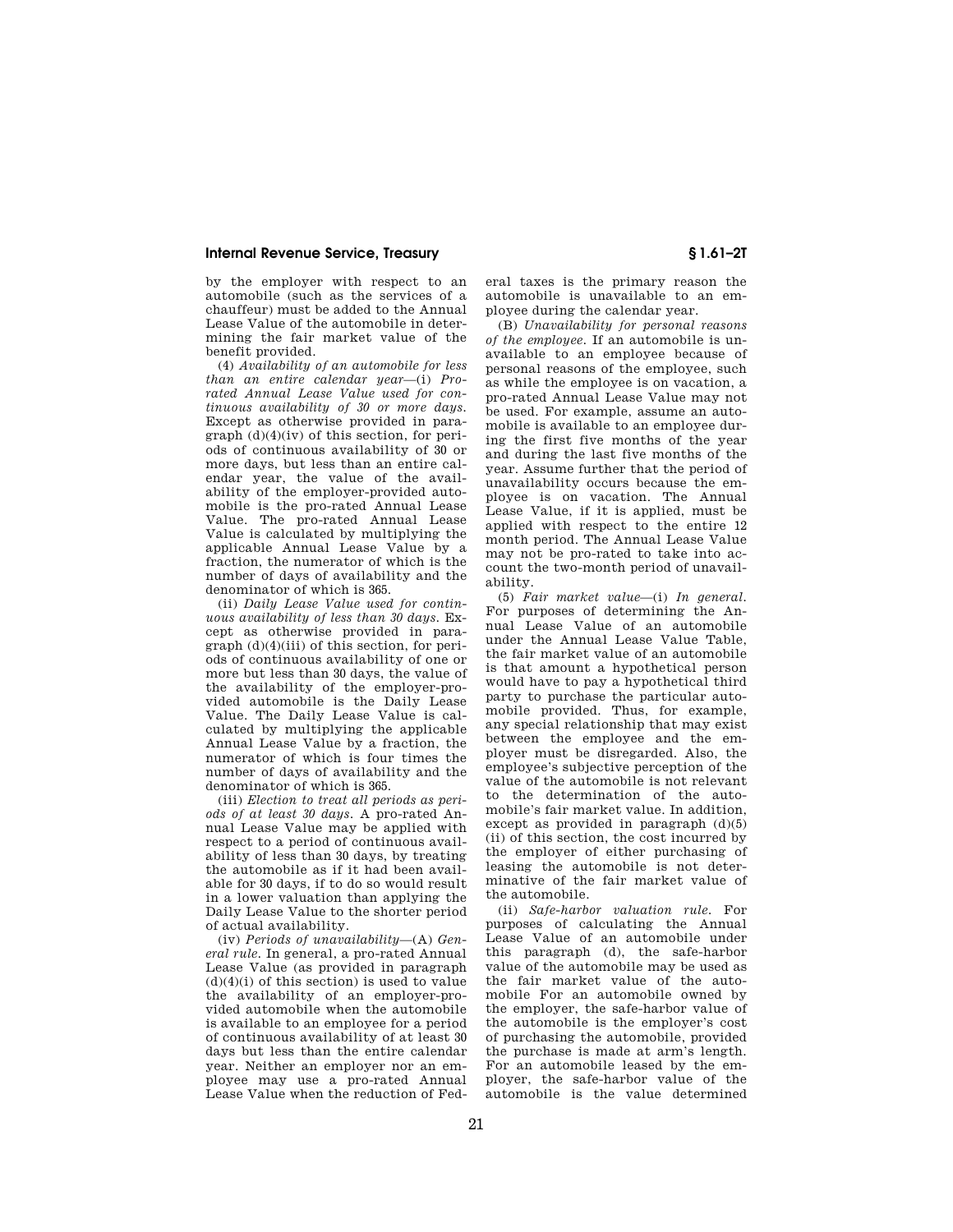under paragraph (d)(5)(iii) of this section.

(iii) *Use of nationally recognized pricing guides.* The fair market value of an automobile that is (A) provided to an employee prior to January 1, 1985, (B) being revalued pursuant to paragraphs  $(d)(2)$  (iv) or  $(v)$  of this section, or  $(C)$  is a leased automobile being valued pursuant to paragraph  $(d)(5)(ii)$  of this section, may be determined by using the retail value of such automobile as reported in a nationally recognized publication that regularly reports new or used automobile retail values, whichever is applicable. The values contained in (and obtained from) the publication must be reasonable with respect to the automobile being valued.

(iv) *Fair market value of special equipment*—(A) *Certain equipment excluded.*  The fair market value of an automobile does not include the fair market value of any telephone or any specialized equipment that is added to or carried in the automobile if the presence of such equipment is necessitated by, and attributable to, the business needs of the employer.

(B) *Use of specialized equipment outside of employer's business.* The value of specialized equipment must be included, however, if the employee to whom the automobile is available uses the specialized equipment in a trade of business of the employee other than the employee's trade or business of being an employee of the employer.

(C) *Equipment susceptible to personal use.* The exclusion rule provided in this paragraph  $(d)(5)(iv)$  does not apply to specialized equipment susceptible to personal use.

(v) *Fleet-average valuation rule*—(A) *In general.* An employer with a fleet of 20 or more automobiles may use a fleetaverage value for purposes of calculating the Annual Lease Values of the automobiles in the fleet. The fleet-average value is the average of the fair market values of each automobile in the fleet. The fair market value of each automobile in the fleet shall be determined, pursuant to the rules of paragraphs  $(d)(5)$  (i) through (iv) of this section, as of the later of January 1, 1985, or the first date on which the automobile is made available to any em-

# **§ 1.61–2T 26 CFR Ch. I (4–1–10 Edition)**

ployee of the employer for personal use.

(B) *Period for use of rule.* The fleet-average valuation rule of this paragraph  $(d)(5)(v)$  may be used by an employer as of January 1 of any calendar year following the calendar year in which the employer acquires a fleet of 20 or more automobiles. The Annual Lease Value calculated for the automobiles in the fleet, based on the fleet-average value, shall remain in effect for the period that begins with the first January 1 the fleet-average valuation rule of this paragraph  $(d)(5)(y)$  is applied by the employer to the automobiles in the fleet and ends on December 31 of the subsequent calendar year. The Annual Lease Value for each subsequent two year period is calculated by determining the fleet-average value of the automobiles in the fleet as of the first January 1 of such period. An employer may cease using the fleet-average valuation rule as of any January 1. The fleet-average valuation rule does not apply as of January 1 of the year in which the number of automobiles in the employer's fleet declines to fewer than 20. If, however, the employer is using the special accounting rule provided in Announcement 85–113 (I.R.B. No. 31, August 5, 1985), the employer may apply the rules of this paragraph  $(d)(5)(v)(B)$  on the basis of the special accounting period rather than the calendar year. (This is accomplished by substituting (1) the beginning of the special accounting period that begins immediately prior to the January 1 described in this paragraph  $(d)(5)(v)(B)$ for January 1 wherever it appears in this paragraph  $(d)(5)(v)(B)$  and  $(2)$  the end of such accounting period for December 31.) The revaluation rules of paragraph  $(d)(2)$  (iv) and (v) of this section do not apply to automobiles valued under this paragraph  $(d)(5)(v)$ .

(C) *Limitations on use of fleet-average rule.* The rule provided in this paragraph  $(d)(5)(v)$  may not be used for any automobile whose fair market value (determined pursuant to paragraphs  $(d)(5)$  (i) through (iv) of this section as of either the first date on which the automobile is made available to any employee of the employer for personal use or, if later, January 1, 1985) exceeds \$16,500. In addition, the rule provided in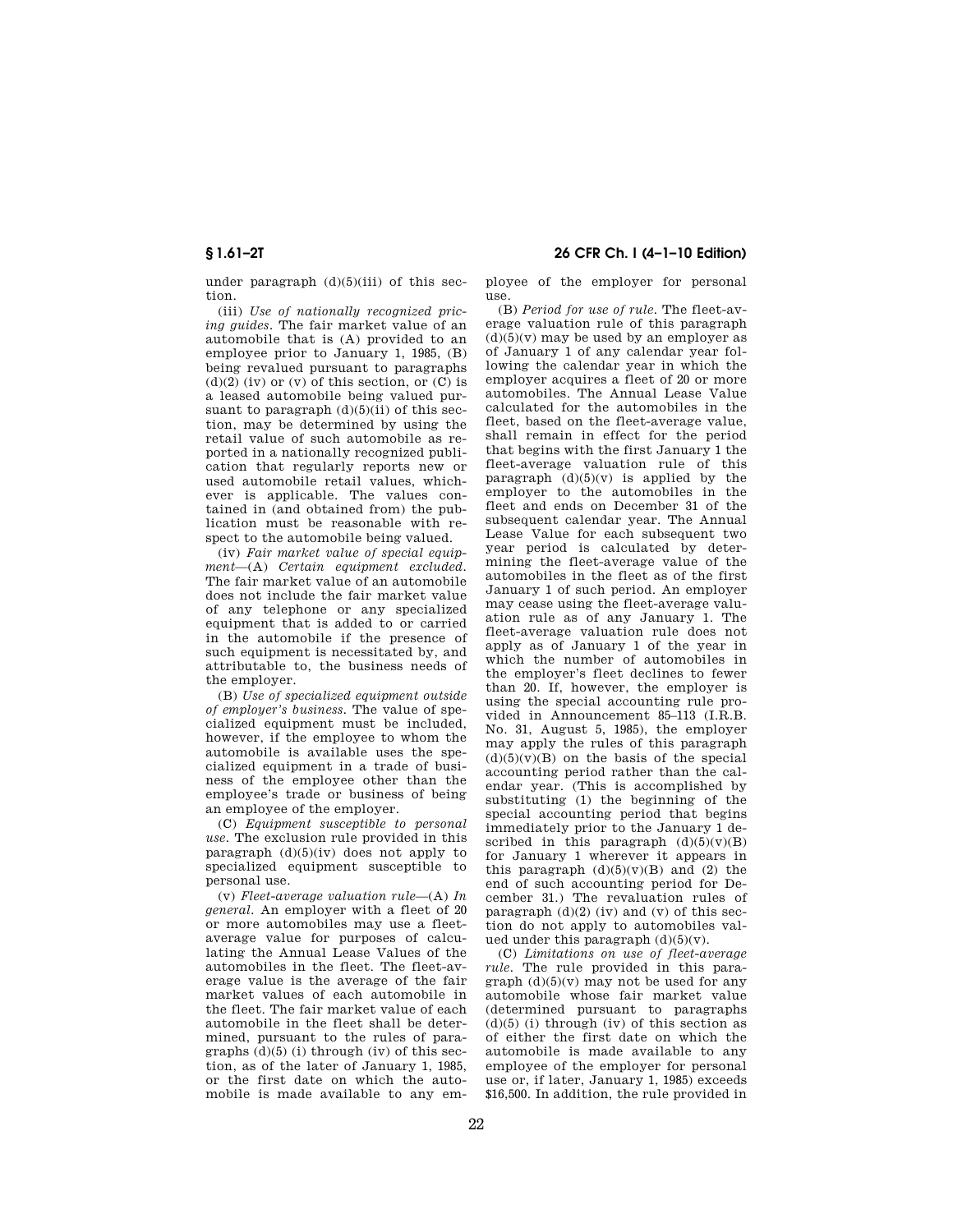this paragraph  $(d)(5)(v)$  may only be used for automobiles that the employer reasonably expects will regularly be used in the employer's trade or business. Infrequent use of the vehicle, such as for trips to the airport or between the employer's multiple business premises, does not constitute regular use of the vehicle in the employer's trade or business.

(D) *Additional automobiles added to the fleet.* If the rule provided in this paragraph  $(d)(5)(v)$  is used by an employer. it must be used for every automobile included in or added to the fleet that meets the requirements of paragraph  $(d)(5)(v)(C)$  of this section. The fleet-average value in effect at the time an automobile is added to the fleet is treated as the fair market value of the automobile for purposes of determining the Annual Lease Value of the automobile until the fleet-average value changes pursuant to paragraph  $(d)(5)(y)(B)$  of this section.

(E) *Use of the fleet-average rule by employees.* An employee can only use the fleet-average value if it is used by the employer. If an employer uses the fleet-average value, and the employee uses the special valuation rule of paragraph (d) of this section, the employee must use the fleet-average value.

(6) *Consistency rules*—(i) *Use of the automobile lease valuation rule by an employer.* Except as provided in paragraph  $(d)(5)$   $(v)(B)$  of this section, an employer may adopt the automobile lease valuation rule of this paragraph (d) for an automobile only if the rule is adopted with respect to the later of the period that begins on January 1, 1987, or the first period in which the automobile is made available to an employee of the employer for personal use or, if the commuting valuation rule of paragraph (f) of this section is used when the automobile is first made available to an employee of the employer for personal use, the first period in which the commuting valuation rule is not used.

(ii) *An employer must use the automobile lease valuation rule for all subsequent periods.* Once the automobile lease valuation rule has been adopted for an automobile by an employer, the rule must be used by the employer for all subsequent periods in which the em-

ployer makes the automobile available to any employee, except that the employer may, for any period during which use of the automobile qualifies for the commuting valuation rule of paragraph (f) of this section, use the commuting valuation rule with respect to the automobile.

(iii) *Use of the automobile lease valuation rule by an employee.* Except as provided in paragraph  $(c)(2)(ii)(C)$  of this section, an employee may adopt the automobile lease valuation rule for an automobile only if the rule is adopted (A) by the employer and (B) with respect to the first period in which the automobile for which the employer (consistent with paragraph  $(d)(6)(i)$  of this section) adopted the rule is made available to that employee for personal use, or, if the commuting valuation rule of paragraph (f) of this section is used when the automobile is first made available to that employee for personal use, the first period in which the commuting valuation rule is not used.

(iv) *An employee must use the automobile lease valuation rule for all subsequent periods.* Once the automobile lease valuation rule has been adopted for an automobile by an employee, the rule must be used by the employee for all subsequent periods in which the automobile for which the rule is used is available to the employee, except that the employee may, for any period during which use of the automobile qualifies for use of the commuting valuation rule of paragraph (f) of this section and for which the employer uses the rule, use the commuting valuation rule with respect to the automobile.

(v) *Replacement automobiles.* Notwithstanding anything in this paragraph (D)(6) to the contrary, if the automobile lease valuation rule is used by an employer, or by an employer and an employee, with respect to a particular automobile, and a replacement automobile is provided to the employee for the primary purpose of reducing Federal taxes, then the employer, or the employer and the employee, using the rule must continue to use the rule with respect to the replacement automobile.

(e) *Vehicle cents-per-mile valuation rule*—(1) *In general*—(i) *General rule.*  Under the vehicle cents-per-mile valuation rule of this paragraph (e), if an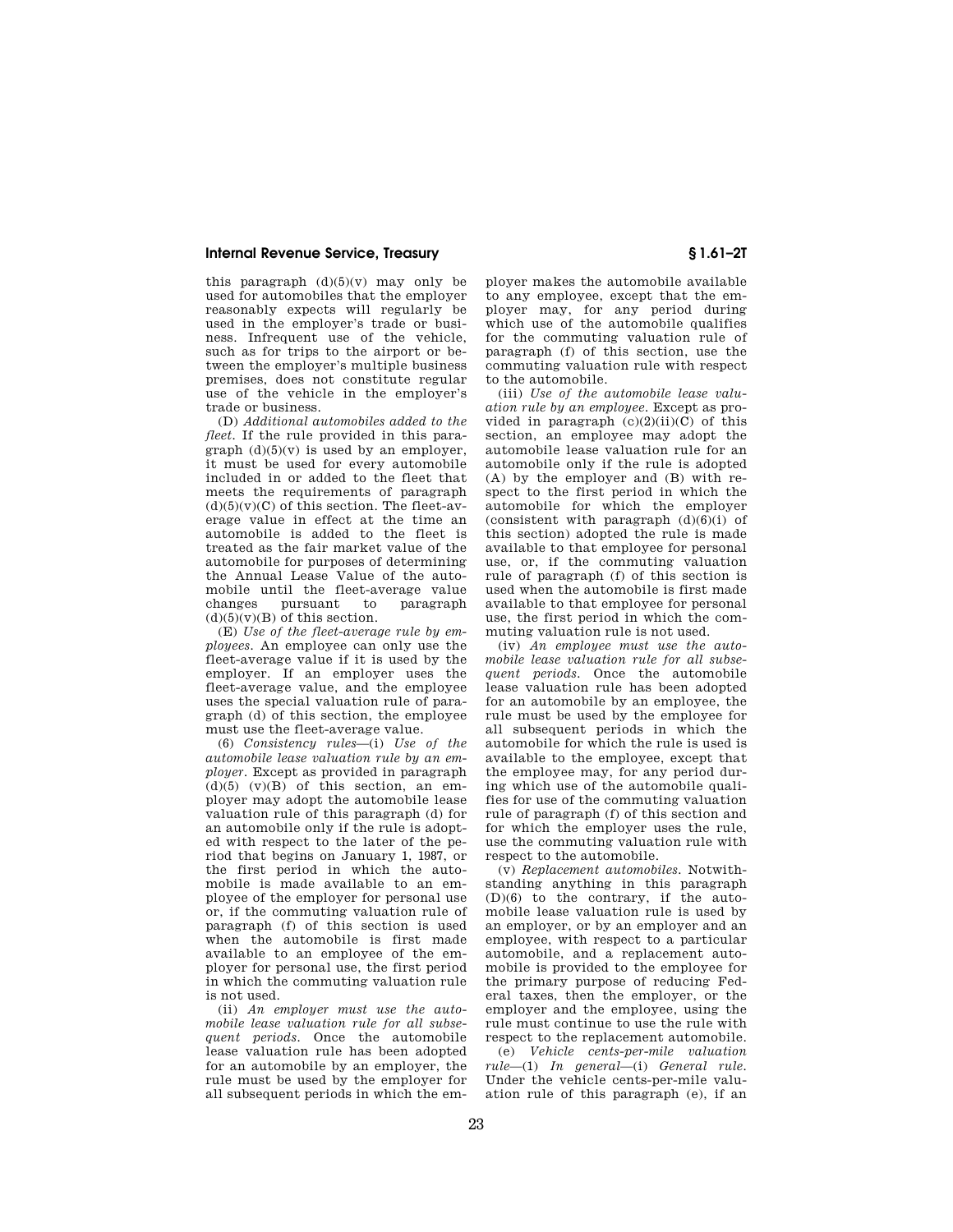employer provides an employee with the use of a vehicle that (A) the employer reasonably expects will be regularly used in the employer's trade or business throughout the calendar year (or such shorter period as the vehicle may be owned or leased by the employer) or (B) satisfies the requirements of paragraph  $(e)(1)(ii)$  of this section, the value of the benefit provided in the calendar year is the standard mileage rate provided in the applicable Revenue Ruling or Revenue Procedure (''cents-per-mile rate'') multiplied by the total number of miles the vehicle is driven by the employee for personal purposes. For 1985, the standard mileage rate is 21 cents per mile for the first 15,000 miles and 11 cents per mile for all miles over 15,000. See Rev. Proc. 85–49. The standard mileage rate must be applied to personal miles independent of business miles. Thus, for example, if an employee drives 20,000 personal miles and 35,000 business miles in 1985, the value of the personal use of<br>the vehicle is \$3.700 the vehicle is (15,000×\$.21+5,000×\$.11). For purposes of this section, the use of a vehicle for personal purposes is any use of the vehicle other than use in the employee's trade or business of being an employee of the employer. Infrequent use of the vehicle, such as for trips to the airport or between the employer's multiple business premises, does not constitute regular use of the vehicle in the employer's trade or business.

(ii) *Mileage rule.* A vehicle satisfies the requirements of this paragraph  $(e)(1)(ii)$  in a calendar year if  $(A)$  it is actually driven at least 10,000 miles in the year, and (B) use of the vehicle during the year is primarily by employees. For example, if a vehicle is used by only one employee during the year and that employee drives a vehicle at least 10,000 miles in a calendar year, such vehicle satisfies the requirements of this paragraph (e)(1)(ii) even if all miles driven by the employee are personal. The requirements of this paragraph  $(e)(1)(ii)$ , however, will not be satisfied if during the year the vehicle is transferred among employees in such a way which enables an employee whose use was at a rate significantly less that 10,000 miles per year to meet the 10,000 mile threshold. Assume that an em-

## **§ 1.61–2T 26 CFR Ch. I (4–1–10 Edition)**

ployee uses a vehicle for the first six months of the year and drives 2,000 miles, and that vehicle is then used by other employees who drive the vehicle 8,000 miles in the last six months of the year. Because the rate at which miles were driven in the first six months of the year would result in only 4,000 miles being driven in the year, and because the first employee did not use the vehicle during the last six months of the year, the requirements of this  $\frac{1}{2}$  paragraph (e)(1)(ii) are not satisfied.<br>The requirement of paragraph requirement of paragraph  $(e)(1)(ii)(B)$  of this section is deemed satisfied if employees use the vehicle on a consistent basis for commuting. If the employer does not own or lease the vehicle during a portion of the year, the 10,000 mile threshold is to be reduced proportionately to reflect the periods when the employer owned or leased the vehicle. For purposes of this paragraph  $(e)(1)(ii)$ , use of the vehicle by an individual (other than the employee) whose use would be taxed to the employee is not considered use by the employee.

(iii) *Limitation on use of the vehicle cents-per-mile valuation rule.* The value of the use of an automobile (as defined in paragraph (d)(1)(ii) of this section) may not be determined under the vehicle cents-per-mile valuation rule of this paragraph (e) if the fair market value of the automobile (determined pursuant to paragraphs  $(d)(5)$  (i) through (iv) of this section as of the later of January 1, 1985, or the first date on which the automobile is made available to any employee of the employer for personal use) exceeds \$12,800. No inference may be drawn from the promulgation or terms of this section concerning the application of law in effect prior to January 1, 1985.

(2) *Definition of vehicle.* For purposes of this paragraph (e), the term ''vehicle'' means any motorized wheeled vehicle manufactured primarily for use on public streets, roads, and highways. The term ''vehicle'' includes an automobile as defined in paragraph  $(d)(1)(ii)$ of this section.

(3) *Services included in, or excluded from, the cents-per-mile rate*—(i) *Maintenance and insurance included.* The cents-per-mile rate includes the fair market value of maintenance of, and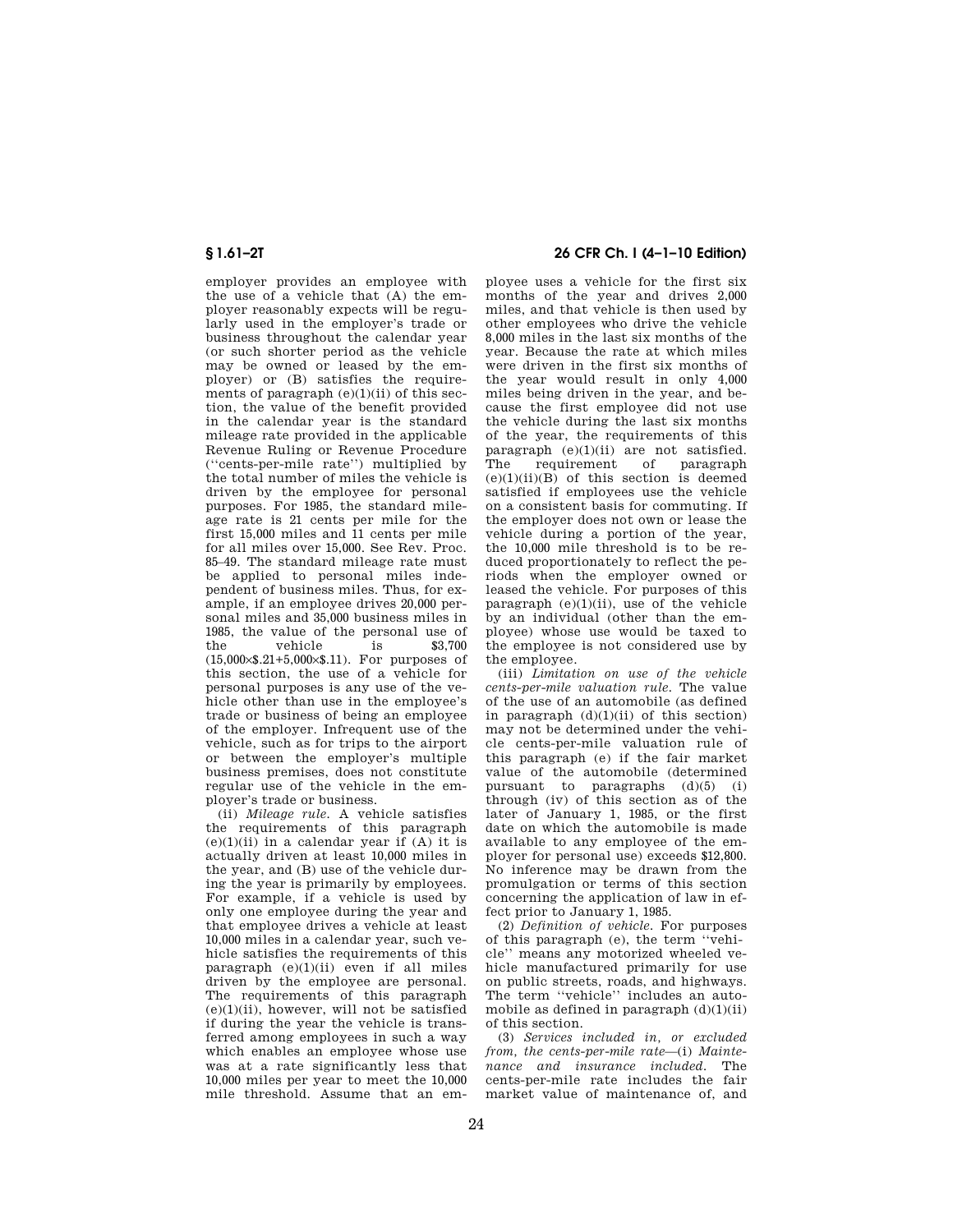insurance for, the vehicle. An employer may not reduce the cents-per-mile rate by the fair market value of any service included in the cents-per-mile rate but not provided by the employer. An employer or employee may take into account the services provided with respect to the automobile by valuing the availability of the automobile under the general valuation rules of paragraph (b) of this section.

(ii) *Fuel provided by the employer*—(A) *Miles driven in the United States, Canada, and Mexico.* With respect to miles driven in the United States, Canada, and Mexico, the cents-per-mile rate includes the fair market value of fuel provided by the employer. If fuel is not provided by the employer, the centsper-mile rate may be reduced by no more than 5.5 cents or the amount specified in any applicable Revenue Ruling or Revenue Procedure. For purposes of this section, the United States includes the United States and its territories.

(B) *Miles driven outside the United States, Canada, and Mexico.* With respect to miles driven outside the United States, Canada, and Mexico, the fair market value of fuel provided by the employer is not reflected in the cents-per-mile rate. Accordingly, the cents-per-mile rate may be reduced but by no more than 5.5 cents or the amount specified in any applicable Revenue Ruling or Revenue Procedure. If the employer provides the fuel in kind, it must be valued based on all the facts and circumstances. If the employer reimburses the employee for the cost of fuel or allows the employee to charge the employer for the cost of fuel, the fair market value of the fuel is generally the amount of the actual reimbursement or the amount charged, provided the purchase of fuel is at arm's length.

(4) *Valuation of personal use only.* The vehicle cents-per-mile valuation rule of this paragraph (e) may only be used to value the miles driven for personal purposes. Thus, the employer must include an amount in an employee's income with respect to the use of a vehicle that is equal to the product of the number of personal miles driven by the employee and the appropriate centsper-mile rate. The employer may not include in income a greater or lesser amount; for example, the employer may not include in income 100 percent (all business and personal miles) of the value of the use of the vehicle. The term ''personal miles'' means all miles driven by the employee except miles driven by the employee is the employee's trade or business of being an employee of the employer.

(5) *Consistency rules*—(i) *Use of the vehicle cents-per-mile valuation rule by an employer.* An employer must adopt the vehicle cents-per-mile valuation rule of this paragraph (e) for a vehicle by the later of the period that begins on January 1, 1987, or the first period in which the vehicle is used by an employee of the employer for personal use or, if the commuting valuation rule of paragraph (f) of this section is used when the vehicle is first used by an employee of the employer for personal use, the first period in which the commuting valuation rule is not used.

(ii) *An employer must use the vehicle cents-per-mile valuation rule for all subsequent periods.* Once the vehicle centsper-mile valuation rule has been adopted for a vehicle by an employer, the rule must be used by the employer for all subsequent periods in which the vehicle qualifies for use of the rule, except that (A) the employer may, for any period during which use of the vehicle qualifies for the commuting valuation rule of paragraph (f) of this section, use the commuting valuation rule with respect to the vehicle, and (B) if the employer elects to use the automobile lease valuation rule of paragraph (d) of this section for a period in which the vehicle does not qualify for use of the vehicle cents-per-mile valuation rule, then the employer must comply with the requirements of paragraph (d)(6) of this section. If the vehicle fails to qualify for use of the vehicle cents-per-mile valuation rule during a subsequent period, the employer may adopt for such subsequent period and thereafter any other special valuation rule for which the vehicle then qualifies. For purposes of paragraph (d)(6) of this section, the first day on which an automobile with respect to which the vehicle cents-per-mile rule had been used fails to qualify for use of the vehicle cents-per-mile valuation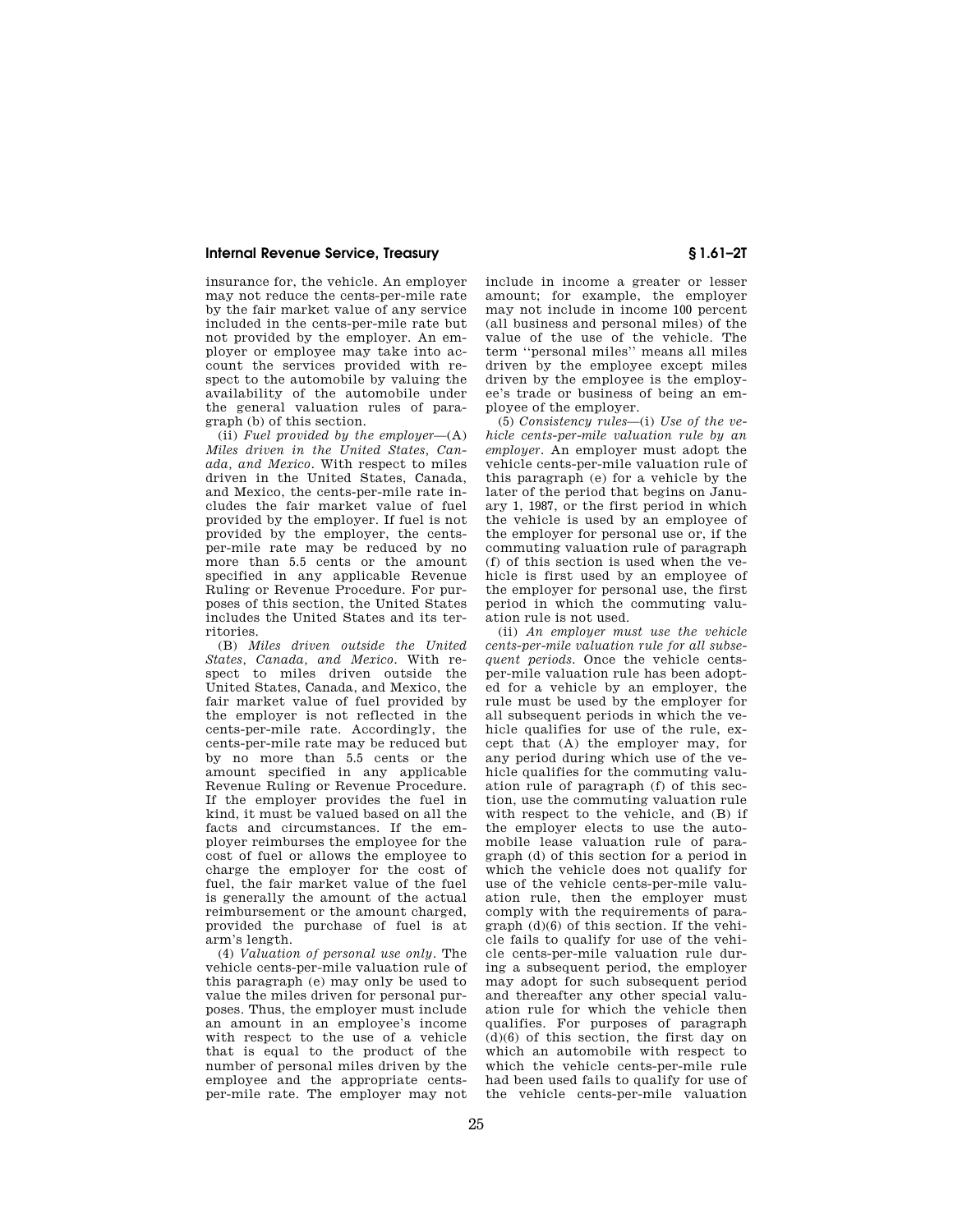rule may be deemed to be the first day on which the automobile is available to an employee of the employer for personal use.

(iii) *Use of the vehicle cents-per-mile valuation rule by an employee.* An employee may adopt the vehicle centsper-mile valuation rule for a vehicle only if the rule is adopted (A) by the employer and (B) with respect to the first period in which the vehicle for which the employer (consistent with paragraph  $(e)(5)(i)$  of this section) adopted the rule is available to that employee for personal use or, if the commuting valuation rule of paragraph (f) of this section is used by both the employer and the employee when the vehicle is first used by an employee for personal use, the first period in which the commuting valuation rule is not used.

(iv) *An employee must use the vehicle cents-per-mile valuation rule for all subsequent periods.* Once the vehicle centsper-mile valuation rule has been adopted for a vehicle by an employee, the rule must be used by the employee for all subsequent periods of personal use of the vehicle by the employee for which the rule is used by the employer, except that the employee may, for any period during which use of the vehicle qualifies for use of the commuting valuation rule of paragraph (f) of this section and for which such rule is used by the employer, use the commuting valuation rule with respect to the vehicle.

(v) *Replacement vehicles.* Notwithstanding anything in this paragraph (e)(5) to the contrary, if the vehicle cents-per-mile valuation rule is used by an employer, or by an employer and an employee, with respect to a particular vehicle, and a replacement vehicle is provided to the employee for the primary purpose of reducing Federal taxes, then the employer, or the employer and the employee, using the rule must continue to use the rule with respect to the replacement vehicle if the replacement vehicle qualifies for use of the rule.

(f) *Commuting valuation rule*—(1) *In general*. Under the commuting valuation rule of this paragraph (f), the value of the commuting use of an employer-provided vehicle may be deter-

**§ 1.61–2T 26 CFR Ch. I (4–1–10 Edition)** 

mined pursuant to paragraph (f)(3) of this section if the following criteria are met by the employer and employees with respect to the vehicle:

(i) The vehicle is owned or leased by the employer and is provided to one or more employees for use in connection with the employer's trade or business and is used in the employer's trade or business;

(ii) For bona fide noncompensatory business reasons, the employer requires the employee to commute to and/or from work in the vehicle;

(iii) The employer has established a written policy under which the employee may not use the vehicle for personal purposes, other than for commuting or de minimis personal use (such as a stop for a personal errand on the way between a business delivery and the employee's home);

(iv) Except for de minimis personal use, the employee does not use the vehicle for any personal purpose other than commuting; and

(v) The employee required to use the vehicle for commuting is not a control employee of the employer (as defined in paragraphs (f) (5) and (6) of this section).

If the vehicle is a chauffeur-driven vehicle, the commuting valuation rule of this paragraph (f) may not be used to value the commuting use of any passenger who commutes in the vehicle. The rule may be used, however, to value the commuting use of the chauffeur. Personal use of a vehicle is all use of the vehicle by the employee that is not used in the employee's trade or business of being an employee of the employer.

(2) *Special rules.* Notwithstanding anything in paragraph (f)(1) of this section to the contrary, the following special rules apply—

(i) *Written policy not required in 1985.*  The policy described in paragraph  $(f)(1)(iii)$  of this section prohibiting personal use need not be written with respect to the commuting use which occurs prior to January 1, 1986;

(ii) *Commuting use during 1985.* For commuting use that occurs after December 31, 1984, but before January 1, 1986, the restrictions of paragraph  $(f)(1)(v)$  of this section shall be applied by substituting ''an employee who is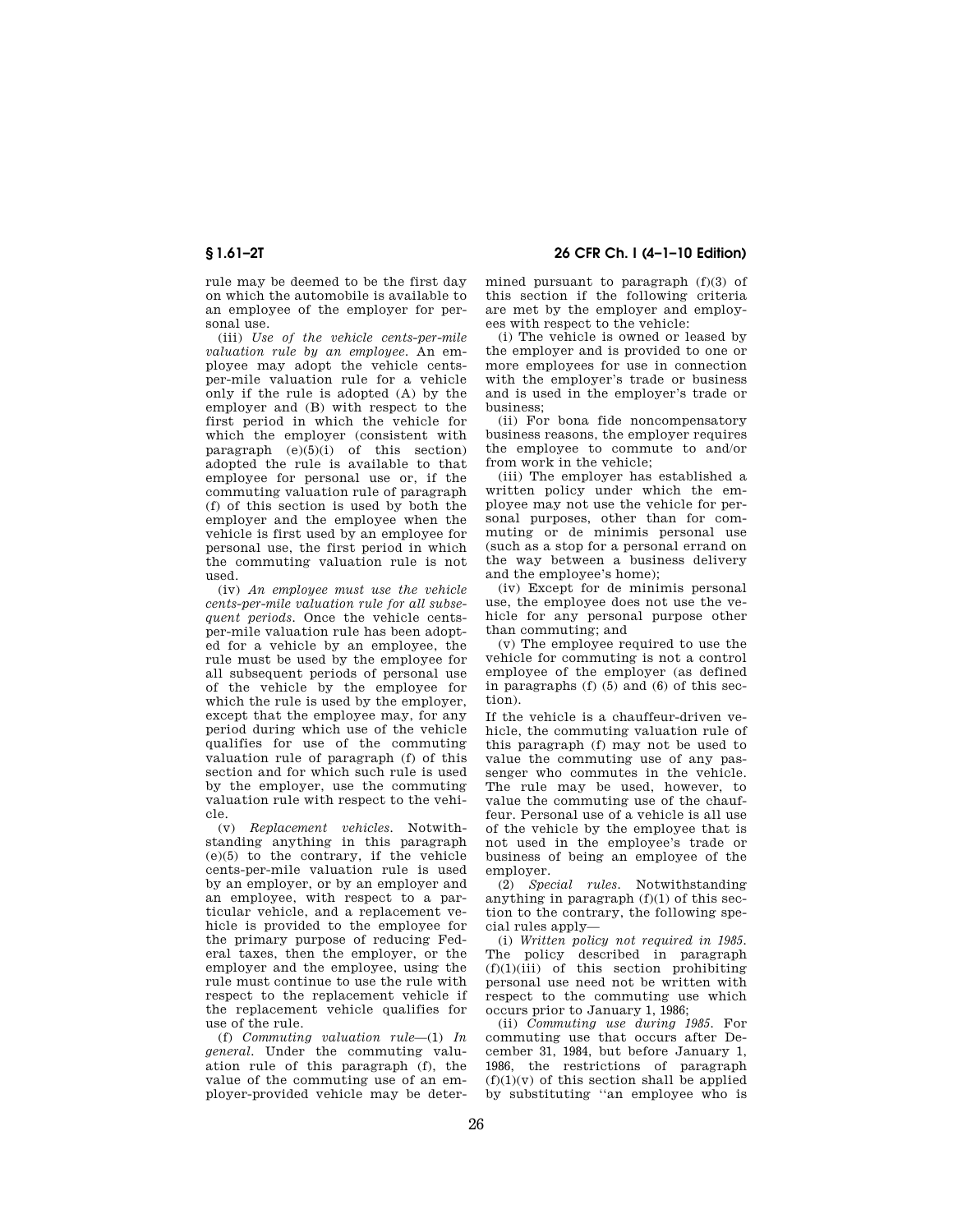an officer or a five-percent owner of the employer'' in lieu of ''a control employee''. For purposes of determining who is a five-percent owner, any individual who owns (or is considered as owning) five or more percent of the fair market value of an entity (the ''owned entity'') is considered a five-percent owner of all entities that would be aggregated with the owned entity under the rules of section  $414$  (b), (c), or (m). An employee who is an officer of an employer shall be treated as an officer of all entities treated as a single employer pursuant to section 414 (b), (c), or (m). The definitions provided in paragraphs  $(f)(5)(i)$  and  $(f)(6)$  of this section may be used to define an officer; and

(iii) *Control employee exception.* If the vehicle in which the employee is required to commute is not an automobile as defined in paragraph  $(d)(1)(ii)$ of this section, the restrictions of paragraph  $(f)(1)(v)$  of this section do not apply.

(3) *Commuting value*—(i) *\$1.50 per oneway commute.* If the requirements of this paragraph (f) are satisfied, the value of the commuting use of an employer-provided vehicle is \$1.50 per oneway commute (e.g., from home to work or from work to home).

(ii) *Value per employee.* If there is more than one employee who commutes in the vehicle, such as in the case of an employer-sponsored car pool, the amount includible in the income of each employee is \$1.50 per one-way commute. Thus, the amount includible for each round-trip commute is \$3.00 per employee.

(4) *Definition of vehicle.* For purposes of this paragraph (f), the term ''vehicle'' means any motorized wheeled vehicle manufactured primarily for use on public streets, roads, and highways. The term ''vehicle'' includes an automobile as defined in paragraph  $(d)(1)(ii)$ of this section.

(5) *Control employee defined—Non-government employer.* For purposes of this paragraph (f), a control employee of a non-government employer is any employee—

(i) Who is a Board- or shareholder-appointed, confirmed, or elected officer of the employer,

(ii) Who is a director of the employer, or

(iii) Who owns a one-percent or greater equity, capital, or profits interest in the employer.

For purposes of determining who is a one-percent owner under paragraph  $(f)(5)(iii)$  of this section, any individual who owns (or is considered as owning under section 318(a) or principles similar to section  $318(a)$  for entities other than corporations) one percent or more of the fair market value of an entity (the ''owned entity'') is considered a one-percent owner of all entities which would be aggregated with the owned entity under the rules of section 414 (b), (c), or (m). An employee who is an officer of an employer shall be treated as an officer of all entities treated as a single employer pursuant to section 414 (b), (c) or (m).

(6) *Control employee defined—Government employer.* For purposes of this paragraph (f), a control employee of a government employer if any—

(i) Elected official,

(ii) Federal employee who is appointed by the President and confirmed by the Senate. In the case of commissioned officers of the United States Armed Forces, an officer is any individual with the rank of brigadier general or above or the rank of rear admiral (lower half) or above; or

(iii) State or local executive officer comparable to the individuals described in paragraph  $(f)(6)$  (i) and (ii) of this section.

For purposes of this paragraph (f), the term ''government'' includes any Federal, state, or local governmental unit, and any agency or instrumentality thereof.

(g) *Non-commercial flight valuation rule*—(1) *In general.* Under the non-commercial flight valuation rule of this paragraph (g), if an employee is provided with a flight on an employer-provided aircraft, the value of the flight is calculated using the aircraft valuation formula provided in paragraph (g)(5) of this section. Except as otherwise provided, for purposes of this paragraph (g), a flight provided to a person whose flight would be taxable to an employee as the recipient is referred to as provided to the employee, and a flight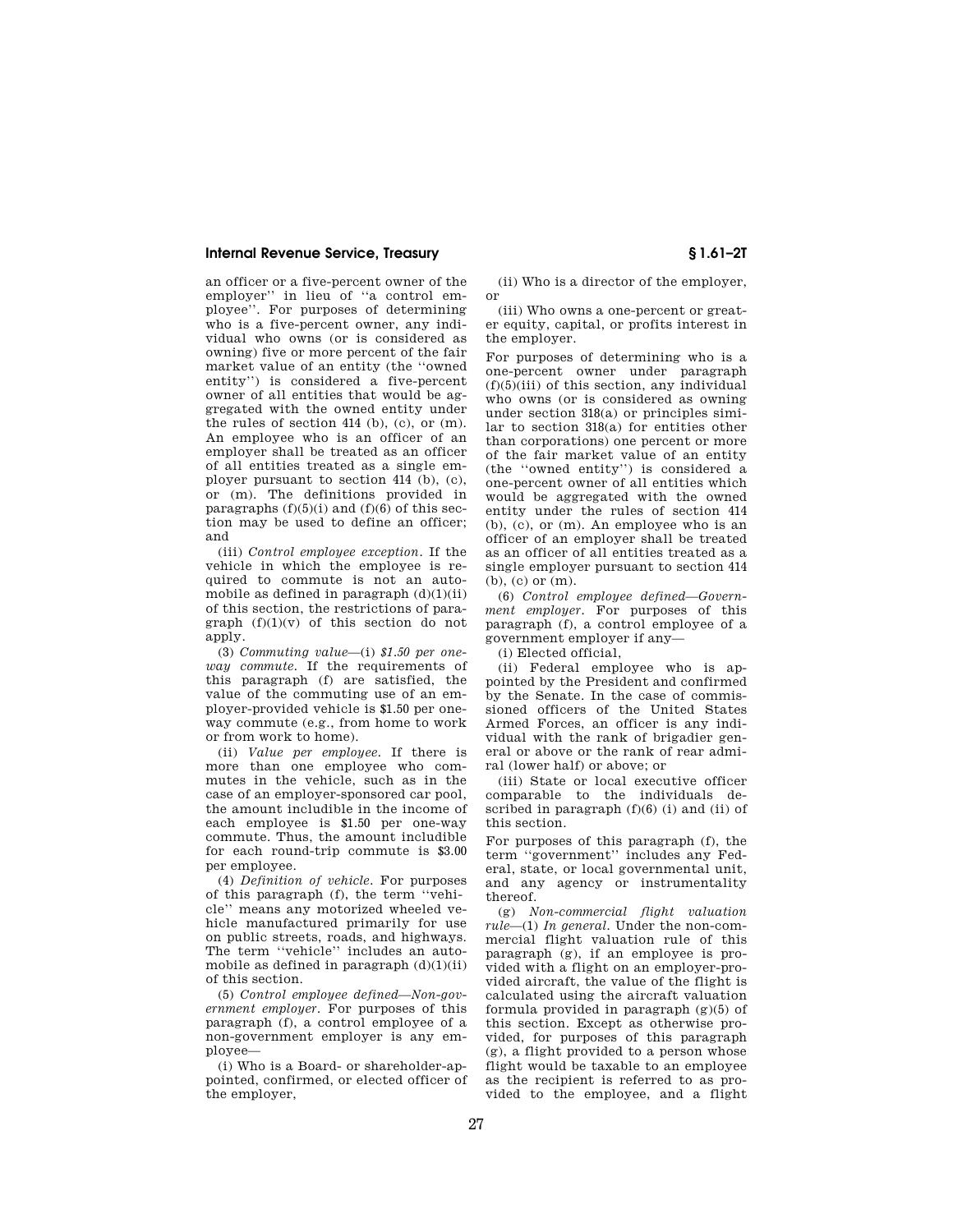taken by such person is considered a flight taken by the employee.

(2) *Eligible flights and eligible aircraft.*  The valuation rule of this paragraph (g) may be used to value flights on all employer-provided aircraft, including helicopters. The valuation rule of this paragraph (g) may be used to value international as well as domestic flights. The valuation rule of this paragraph (g) may not be used to value a flight on any commercial aircraft on which air transportation is sold to the public on a per-seat basis. For a special valuation rule relating to certain flights on commercial aircraft, see paragraph (h) of this section.

(3) *Definition of a flight*—(i) *General rule.* Except as otherwise provided in paragraph  $(g)(3)(iii)$  of this section (relating to intermediate stops), for purposes of this paragraph (g), an individual's flight is the distance (in statute miles) between the place at which the individual boards the aircraft and the place at which the individual deplanes.

(ii) *Valuation of each flight.* Under the valuation rule of this paragraph (g), value is determined separately for each flight. Thus, a round-trip is comprised of at least two flights. For example, an employee who takes a personal trip on an employer-provided aircraft from New York, New York to Denver, Colorado, Denver to Los Angeles, California, and Los Angeles to New York has taken three flights and must apply the aircraft valuation formula separately to each flight. The value of a flight must be determined on a passenger-by-passenger basis. For example, if an individual accompanies an employee and the flight taken by the individual would be taxed to the employee, the employee would be taxed on the special rule value of the flight by the employee and by the individual.

(iii) *Intermediate stop.* If the primary purpose of a landing is necessitated by weather conditions, by an emergency, for purposes of refueling or obtaining other services relating to the aircraft, or for purposes of the employer's business unrelated to the employee whose flight is being valued ("an intermediate stop''), the distance between the place at which the trip originates and the place at which the intermediate stop occurs is not considered a

# **§ 1.61–2T 26 CFR Ch. I (4–1–10 Edition)**

flight. For example, assume that an employee's trip originates in St. Louis, Missouri, on route to Seattle, Washington, but, because of weather conditions, the aircraft lands in Denver, Colorado, and the employee stays in Denver overnight. Assume further that the next day the aircraft flies to Seattle where the employee deplanes. The employee's flight is the distance between the airport in St. Louis and the airport in Seattle. Assume that a trip originates in New York, New York, with five passengers and makes an intermediate stop in Chicago, Illinois, before going on to Los Angeles, California. If one of the five passengers deplanes in Chicago, the distance of that passenger's flight would be the distance between the airport in New York and the airport in Chicago. The intermediate stop is disregarded when measuring the flights taken by each of the other passengers. Their flights would be the distance between the airport in New York and the airport in Los Angeles.

(4) *Personal and non-personal flights*— (i) *In general.* The valuation rule of this paragraph (g) applies to personal flights on employer-provided aircraft. A personal flight is one the value of which is not excludable under another section of subtitle A, such as under section 132(d) (relating to a working condition fringe). However, solely for purposes of paragraphs (g)(4)(ii) and  $(g)(4)(iii)$  of this section, references to personal flights do not include flights a portion of which would not be excludable by reason of section 274.(c).

(ii) *Trip primarily for employer's business.* If an employee combines, in one trip, personal and business flights on an employer-provided aircraft and the employee's trip is primarily for the employer's business (see §1.162-2(b)(2)). the employee must include in income the excess of the value of all the flights that comprise the trip over the value of the flights that would have been taken had there been no personal flights but only business flights. For example, assume that an employee flies on an employer-provided aircraft from Chicago, Illinois to Miami, Florida, for the employer's business and that from Miami the employee flies on the employerprovided aircraft to Orlando, Florida,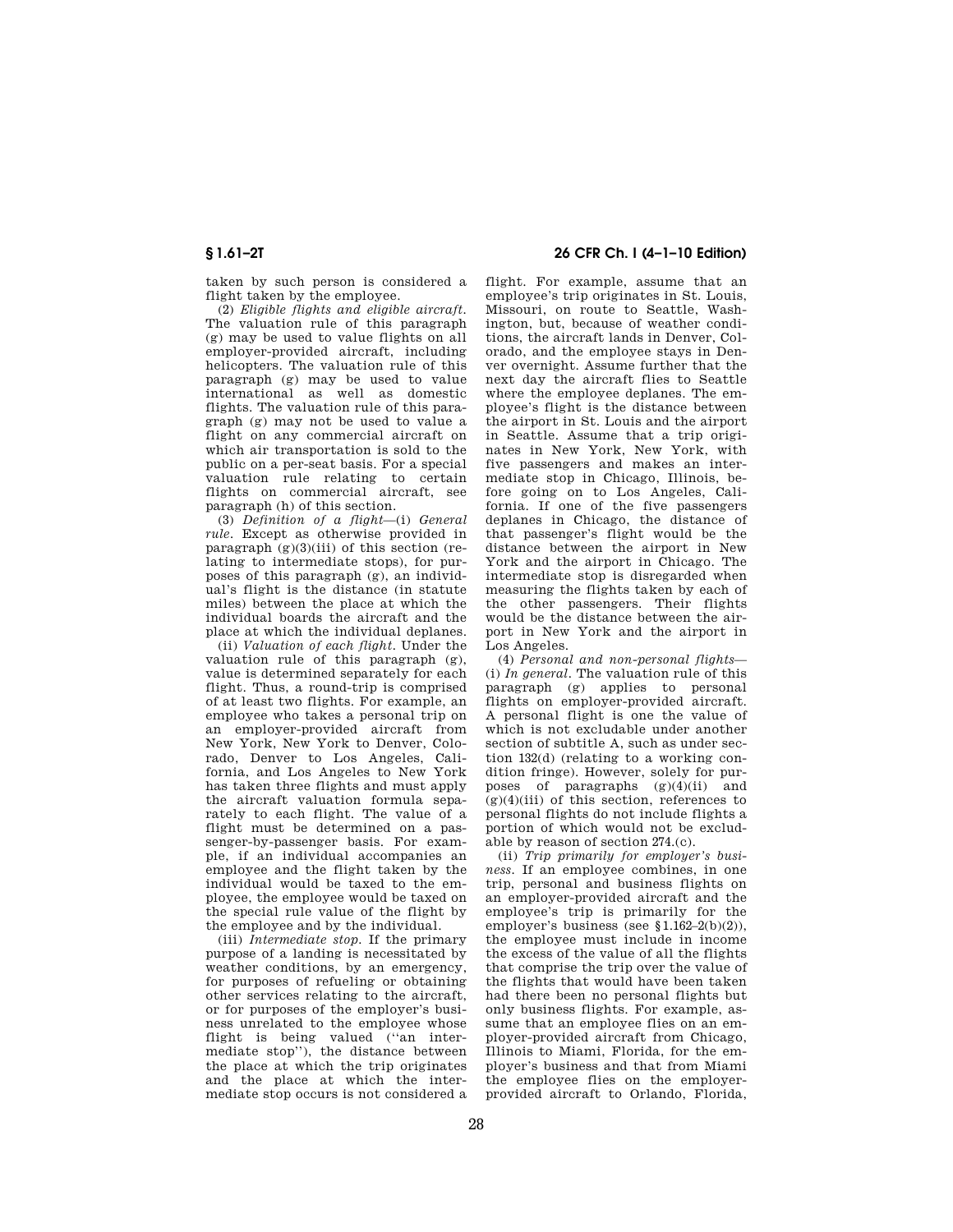for personal purposes and then flies back to Chicago. Assume further that the primary purpose of the trip is for the employer's business. The amount includible in income is the excess of the value of the three flights (Chicago to Miami, Miami to Orlando, and Orlando to Chicago), over the value of the flights that would have been taken had there been no personal flights but only business flights (Chicago to Miami and Miami to Chicago).

(iii) *Primarily personal trip.* In an employee combines, in one trip, personal and business flights on an employerprovided aircraft and the aircraft's trip is primarily personal (see §1.162–  $2(b)(2)$ , the amount includible in the employee's income is the value of the personal flights that would have been taken had there been no business flights but only personal flights. For example, assume that an employee flies on an employer-provided aircraft from San Francisco, California, to Los Angeles, California, for the employer's business and that from Los Angeles the employee flies on an employer-provided aircraft to Palm Springs, California, primarily for personal reasons and then flies back to San Francisco. Assume further that the primary purpose of the trip is personal. The amount includible in the employee's income is the value of personal flights that would have been taken had there been no business flights but only personal flights (San Francisco to Palm Springs and Palm Springs to San Francisco).

(iv) *Application of section 274(c).* The value of employer-provided travel outside the United States away from home may not be excluded from the employee's gross income as a working condition fringe, by either the employer or the employee, to the extent not deductible by reason of section 274(c). The valuation rule of this paragraph (g) applies to that portion of the value of any flight not excludable by reason of section 274(c). Such value must be included in income in addition to the amounts determined under paragraphs  $(g)(4)(ii)$  and  $(g)(4)(iii)$  of this section.

(v) *Flight by individuals who are not personal guests.* If an individual who is not an employee of the employer providing the aircraft is on a flight, and the individual is not the personal guest of any employee, the flight by the individual is not taxable to any employee of the employer providing the aircraft. The rule in the preceding sentence applies where the individual is provided the flight by the employer for noncompensatory business reasons of the employer. For example, assume that G, and employee of company Y, accompanies A, an employee of company X, on company X's aircraft for the purpose of inspecting land under consideration for purchase by company X from company Y. The flight by G is not taxable to A.

(5) *Aircraft valuation formula.* Under the valuation rule of this paragraph (g), the value of a flight is determined by multiplying the base aircraft valuation formula for the period during which the flight was taken by the appropriate aircraft multiple (as provided in paragraph (g)(7) of this section) and then adding the applicable terminal charge. The base aircraft valuation formula (also known as the Standard Industry Fare Level formula or SIFL) in effect on June 30, 1985, is as follows: (\$.1402 per mile for the first 500 miles, \$.1069 per mile for miles between 501 and 1500, and \$.1028 per mile for miles over 1500). The terminal charge in effect on June 30, 1985, is \$25.62. The SIFL cents-per-mile rates in the formula and the terminal charge are calculated by the Department of Transportation and are revised semi-annually.

(6) *SIFL formula in effect for a particular flight.* For purposes of this paragraph (g), in determining the value of a particular flight during the first six months of a calendar year, the SIFL formula (and terminal charge) in effect on December 31 of the preceding year applies, and in determining the value of a particular flight during the last six months of a calendar year, the SIFL formula (and terminal charge) in effect on June 30 of that year applies. The following is the SIFL formula in effect on December 31, 1984: (\$.1480 per mile for the first 500 miles, \$.1128 per mile for miles between 501 and 1500, and \$.1085 per mile for miles over 1500). The terminal charge in effect on December 31, 1984, is \$27.05.

(7) *Aircraft multiples*—(i) *In general.*  The aircraft multiples are based on the maximum certified takeoff weight of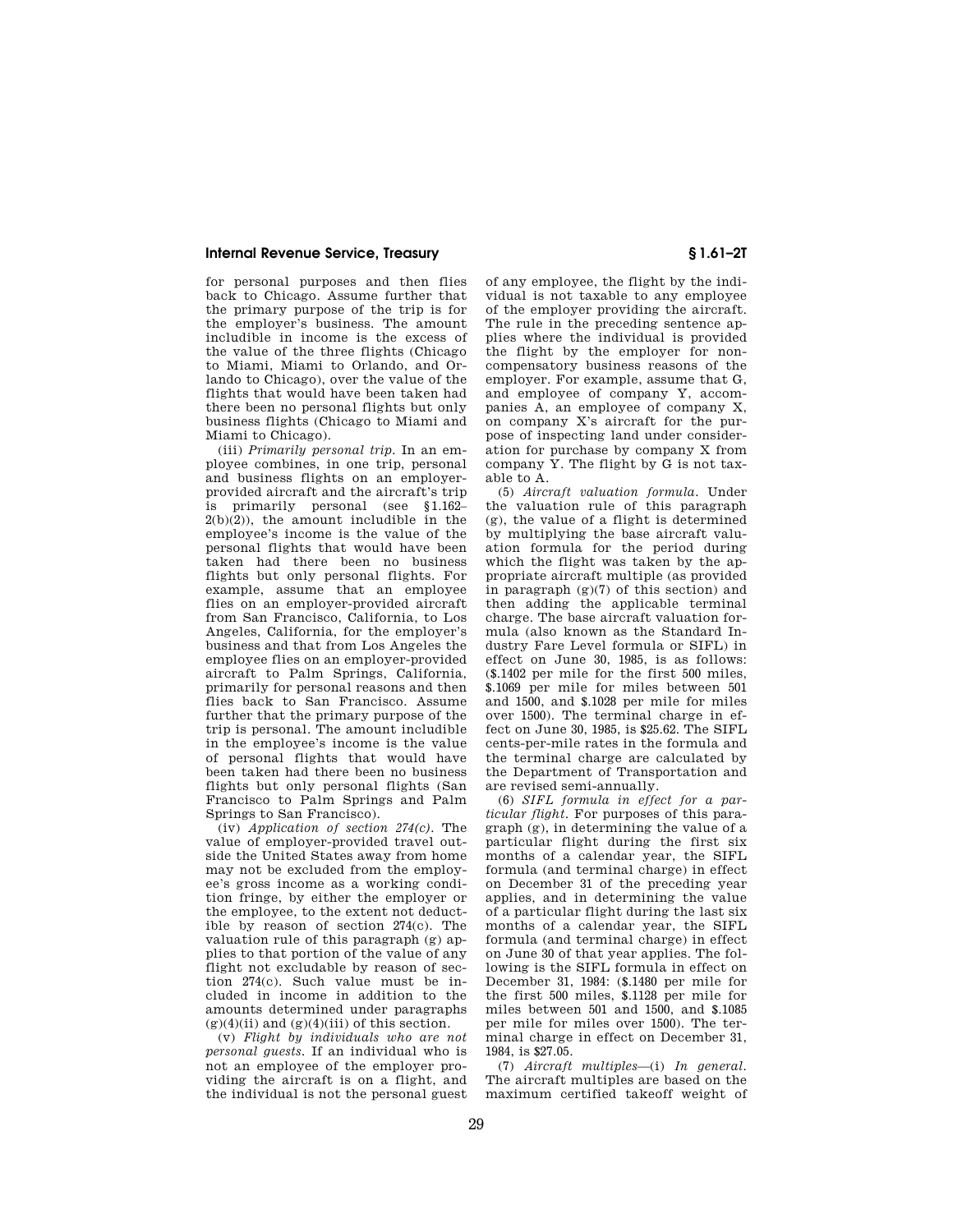the aircraft. For purposes of applying the aircraft valuation formula described in paragraph  $(g)(5)$  of this section, the aircraft multiples are as follows:

[In percent]

| Maximum certified takeoff weight of<br>the aircraft | Aircraft multiple for<br>а— |                                |
|-----------------------------------------------------|-----------------------------|--------------------------------|
|                                                     | Control<br>employee         | Non-con-<br>trol em-<br>ployee |
|                                                     | 62.5                        | 15.6                           |
|                                                     | 125.0                       | 23.4                           |
| 10,001 to 25,000 lbs                                | 300.0                       | 31.3                           |
|                                                     | 400.0                       | 31.3                           |

(ii) *Flights treated as provided a to control employee.* Except as provided in paragraph  $(g)(10)$  of this section, any flight provided to an individual whose flight would be taxable to a control employee (as defined in paragraph  $(g)(8)$  and  $(9)$  of this section) as the recipient shall be valued as if such flight has been provided to that control employee. For example, assume that the chief executive officer of an employer, his spouse, and his two children fly on an employer-provided aircraft for personal purposes. Assume further that the maximum certified takeoff weight of the aircraft is 12,000 lbs. The amount includible in the employee's income is  $4 \times (300$  percent  $\times$  base aircraft valuation formula) plus the applicable terminal charge).

(8) *Control employee defined—Nongovernment employer.* For purposes of this paragraph (g), a control employee of a non-government employer is any employee—

(i) Who is a Board- or shareholderappointed, confirmed, or elected officer of the employer, limited to the lesser of (A) one-percent of all employees (increased to the next highest integer, if not an integer) or (B) ten employees;

(ii) Whose compensation equals or exceeds the compensation of the top one percent most highly-paid employees of the employer (increased to the next highest integer, if not an integer) limited to a maximum of 25 employees;

(iii) Who owns a ten-percent or greater equity, capital or profits interest in the employer; or

(iv) Who is a director of the employer.

## **§ 1.61–2T 26 CFR Ch. I (4–1–10 Edition)**

For purposes of this paragraph (g), any employee who is a family member (within the meaning of section  $267(c)(4)$  of a control employee is also a control employee. Pursuant to this paragraph (g)(8), an employee may be a control employee under more than one of the requirements listed in paragraphs  $(g)(8)$  (i) through (iv) of this section. For example, an employee may be both an officer under paragraph  $(g)(8)(i)$  of this section and a highlypaid employee under paragraph  $(g)(8)(ii)$  of this section. In this case, for purposes of the officer limitation rule of paragraph  $(g)(8)(i)$  of this section and the highly-paid employee limitation rule of paragraph  $(g)(8)(ii)$  of this section, the employee would be counted as reducing both such limitation rules. In no event shall an employee whose compensation is less than \$50,000 be a control employee under paragraph  $(g)(8)(ii)$  of this section. For purposes of determining who is a tenpercent owner under paragraph  $(g)(8)(iii)$  of this section, any individual who owns (or is considered as owning under section 318(a) or principles similar to section 318(a) for entities other than corporations) ten percent or more of the fair market value of an entity (the ''owned entity'') is considered a ten-percent owner of all entities which would be aggregated with the owned entity under the rules of section 414 (b), (c), or (m). For purposes of determining who is an officer under para $graph (g)(8)(i)$  of this section, notwithstanding anything in this section to the contrary, if the employer would be aggregated with other employers under the rules of section 414 (b), (c), or (m), the officer definition and the limitations are applied to each separate employer rather than to the aggregated employer. If applicable, the officer limitation rule of paragraph  $(g)(8)(i)$  of this section is applied to employees in descending order of their compensation. Thus, if an employer has 11 boardappointed officers, the employee with the least compensation of those officers would not be an officer under paragraph  $(g)(8)(i)$  of this section. For purposes of this paragraph (g), the term ''compensation'' means the amount reported on a Form W-2 as income for the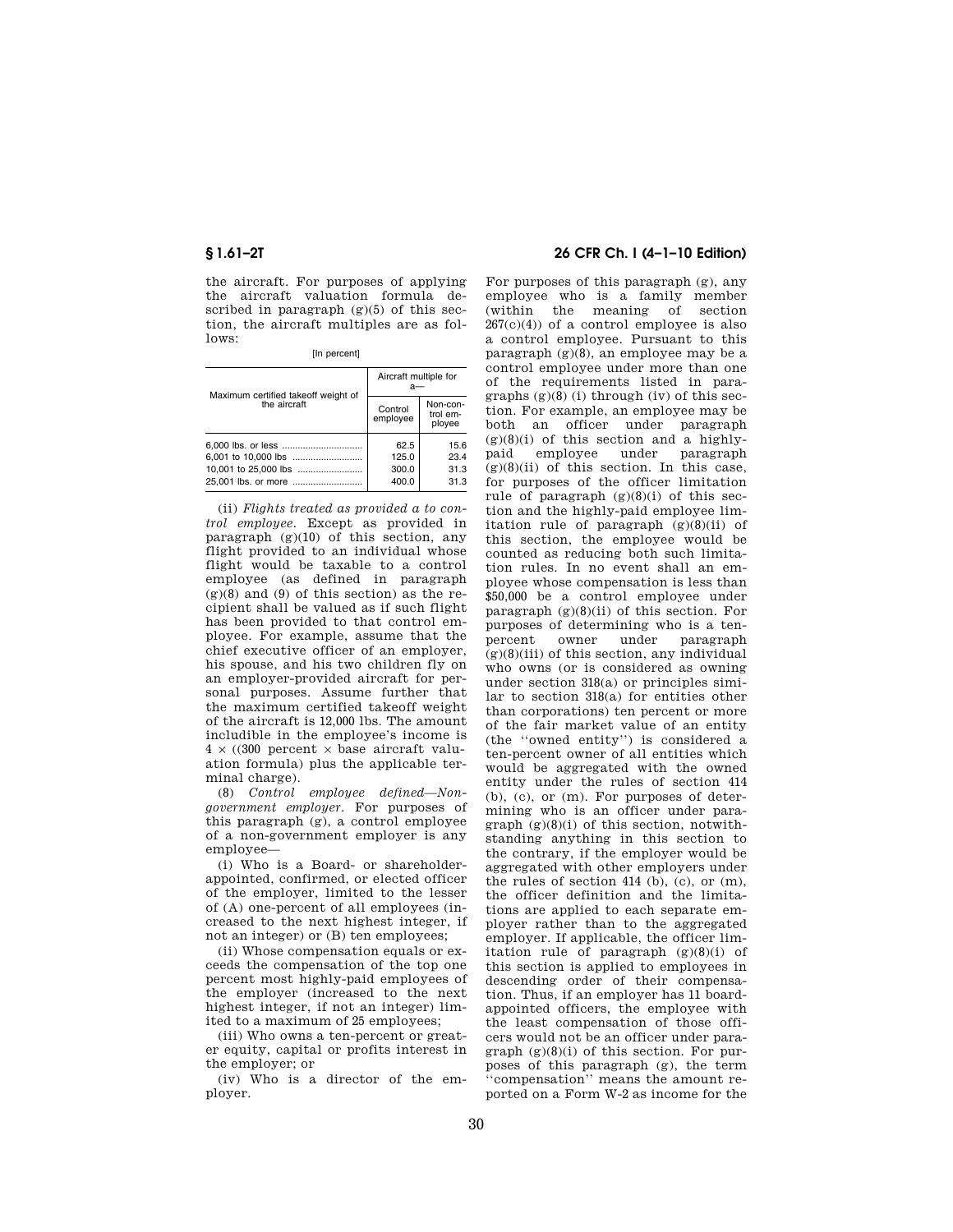prior calendar year. Compensation includes all amounts received from all entities treated as a single employer under section  $414$  (b), (c), or (m).

(9) *Control employee defined—Government.* For purposes of this paragraph (g), a control employee of a government employer is any—

(i) Elected officials;

(ii) Federal employee who is appointed by the President and confirmed by the Senate. In the case of commissioned officers of the United States Armed Forces, an officer is any individual with the rank or brigadier general or above or the rank of rear admiral (lower half) or above; or

(iii) State or local executive officer comparable to the individuals in para $graph (g)(9)(i)$  and (ii) of this section.

For purposes of this paragraph (g), the term ''government'' includes any Federal, state, or local government unit, and any agency or instrumentality thereof.

(10) *Seating capacity rule*—(i) *In general.* Where 50 percent of more of the regular passenger seating capacity of an aircraft (as used by the employer) is occupied by individuals whose flights are primarily for the employer's business (and whose flights are excludable from income under section 132(d)), the value of a flight on that aircraft by any employee who is not flying primarily for the employer's business (or who is flying primarily for the employer's business but the value of whose flight is not excludable under section 132(d) by reason of section  $274(c)$  is deemed to be zero. See §1.132–5T which limits the exclusion under section 132(d) to situations where the employee receives the flight in connection with the performance of services for the employer providing the aircraft. For purposes of this paragraph (g)(10), the term ''employee'' includes only employees and partners of the employer providing the aircraft and does not include independent contractors and directors of the employer.

For purposes of this paragraph  $(g)(10)$ , the second sentence of paragraph  $(g)(1)$ of this section will not apply. Instead, a flight taken by an individual who is either treated as an employee pursuant to section  $132(f)(1)$  or whose flight is treated as a flight taken by an em-

ployee pursuant to section  $132(f)(2)$  is considered a flight taken by an employee. If (A) a flight is considered taken by an individual other than an employee (as defined in this paragraph  $(g)(10)$ ),  $(B)$  the value of that individual's flight is not excludable under section 132(d), and (C) the seating capacity rule of this paragraph  $(g)(10)$  otherwise applies, then the value of the flight provided to such an individual is the value of a flight provided to a non-control employee (even if the individual who would be taxed on the value of such individual's flight is a control employee).

(ii) *Application of 50-percent test to multiple flights.* The seating capacity rule of this paragraph  $(g)(10)$  must be met both at the time the individual whose flight is being valued boards the aircraft and at the time the individual deplanes. For example, assume that employee A boards an employer-provided aircraft for personal purposes in New York, New York, and that at that time 80 percent of the regular passenger seating capacity of the aircraft is occupied by individuals whose flights are primarily for the employer's business (and whose flights are excludable from income under section 132(d)) (''the business passengers''). If the aircraft flies directly to Hartford, Connecticut where all of the passengers, including A, deplane, the requirements of the seating capacity rule of this paragraph  $(g)(10)$  have been satisfied. If instead, some of the passengers, including A, remain on the aircraft in Hartford and the aircraft continues on to Boston, Massachusetts, where they all deplane, the requirements of the seating capacity rule of this paragraph (g)(10) will not be satisfied unless at least 50 percent of the seats comprising the aircraft's regular passenger seating capacity were occupied by the business passengers at the time A deplanes in Boston.

(iii) *Regular passenger seating capacity.* The regular passenger seating capacity of an aircraft is the maximum number of seats that have at any time been on the aircraft (while owned or leased by the employer). Except to the extent excluded pursuant to paragraph  $(g)(10)(v)$  of this section, regular seating capacity includes all seats which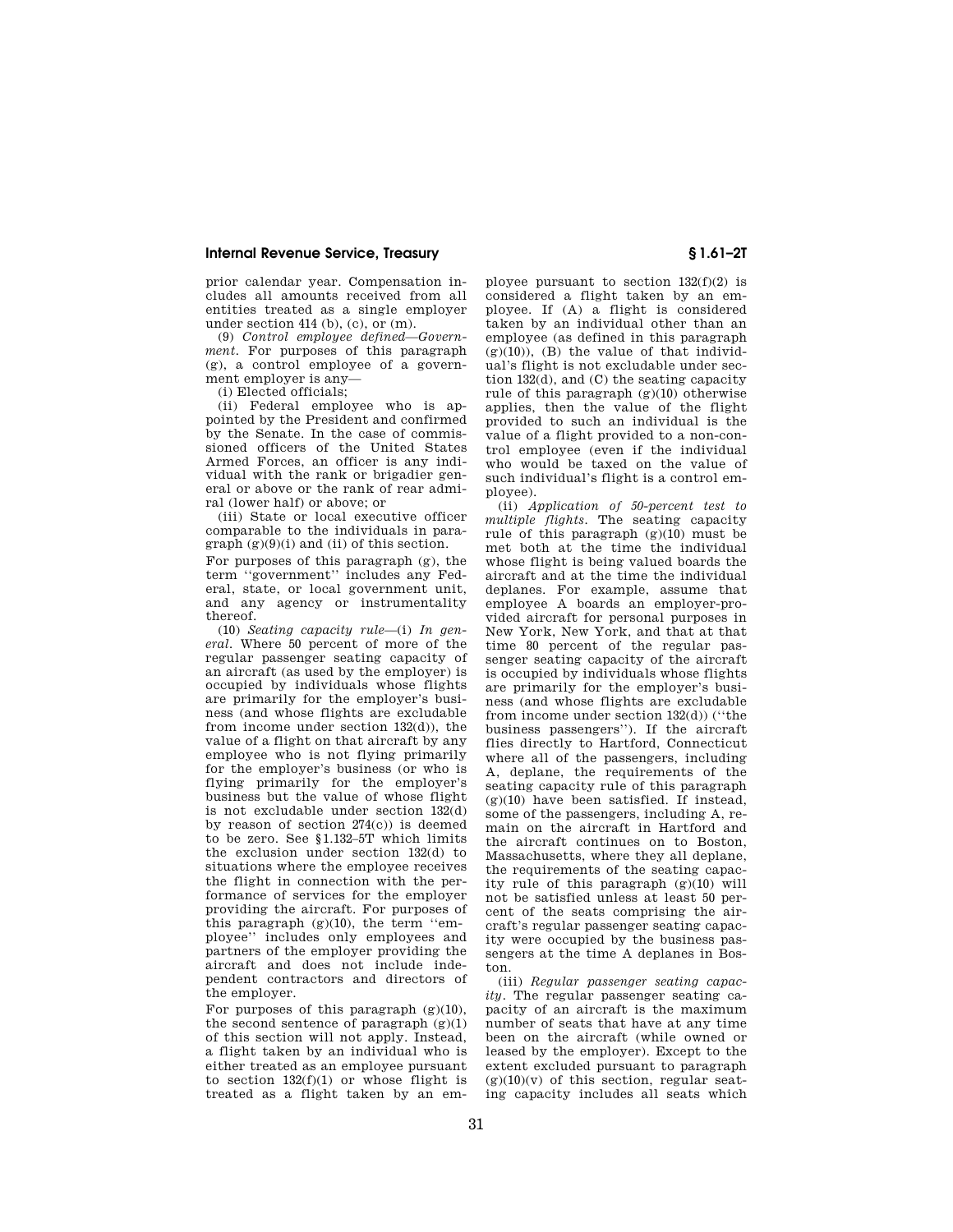may be occupied by members of the flight crew. It is irrelevant that on a particular flight, less than the maximum number of seats are available for use, because, for example, some of the seats are removed. When determining the maximum number of seats, those seats that cannot at any time be legally used during takeoff and are not any time used during takeoff are not counted.

(iv) *Examples.* The rules of paragraph  $(g)(10)(iii)$  of this section are illustrated by the following examples:

*Example 1.* Employer A and employer B order the same aircraft, except that A orders it with 10 seats and B orders it with eight seats. A always uses its aircraft as a 10-seat aircraft; B always uses its aircraft as an eight-seat aircraft. The regular passenger seating capacity of A's aircraft is 10 and of B's aircraft is eight.

*Example 2.* Assume the same facts as in example (1), except that whenever A's chief executive officer and spouse use the aircraft eight seats are removed. Even if substantially all of the use of the aircraft is by the chief executive officer and spouse the regular passenger seating capacity of the aircraft is 10.

*Example 3.* Assume the same facts as in example (1), except that whenever more than eight people want to fly in B's aircraft, two extra seats are added. Even if substantially all of the use of the aircraft occurs with eight seats, the regular passenger seating capacity of the aircraft is 10.

(v) *Seats occupied by flight crew.* When determining the regular passenger seating capacity of an aircraft, any seat occupied by a member of the flight crew (whether or not such individual is an employee of the employer providing the aircraft) shall not be counted, unless the purpose of the flight by such individual is not primarily to serve as a member of the flight crew. If the seat occupied by a member of the flight crew is not counted as a passenger seat pursuant to the previous sentence, such member of the flight crew is disregarded in applying the 50 percent test described in the first sentence of paragraph  $(g)(10)(i)$  of this section. For example, assume that, prior to the application of this paragraph  $(g)(10)(v)$ , the regular passenger seating capacity of an aircraft is two seats.

Assume further that an employee pilots the aircraft and that the employ-

## **§ 1.61–2T 26 CFR Ch. I (4–1–10 Edition)**

ee's flight is not primarily for the employer's business. If the employee's spouse occupies the other seat for personal purposes, the seating capacity rule is not met and the value of both flights must be included in the employee's income. If, however, the employee's flight were primarily for the employer's business (unrelated to serving as a member of the flight crew), then the seating capacity rule is met and the value of the flight for the employee's spouse is deemed to be zero. If the employee's flight were primarily to serve as a member of the flight crew, then the seating capacity rule is not met and the value of a flight by any passenger for primarily personal reasons is not deemed to be zero.

(11) *Erroneous use of the non-commercial flight valuation rule*—(i) *In general.*  If the non-commercial flight valuation rule of this paragraph (g) is used by an employer or a control employee, as the case may be, on a return as originally filed, on the grounds that either the control employee is not in fact a control employee, or that the aircraft is within a specific weight classification, and either position is subsequently determined to be erroneous, the valuation rule of this paragraph (g) (including paragraph  $(g)(13)$  of this section) is not available to value the flight taken by that control employee by the person or persons taking the erroneous position. With respect to the weight classifications, the previous sentence does not apply if the position taken is that the weight of the aircraft is greater than it is subsequently determined to be. If, with respect to a flight by a control employee, the seating capacity rule of paragraph  $(g)(10)$  of this section is used by an employer or the control employee, as the case may be, on a return as originally filed, and it is subsequently determined that the requirements of paragraph  $(g)(10)$  of this section were not met, the valuation rule of this paragraph (g) (including para $graph (g)(13) of this section) is not$ available to value the flight taken by that control employee by the person or persons taking the erroneous position.

(ii) *Value of flight excluded as a working condition fringe.* If either an employer or an employee, on a return as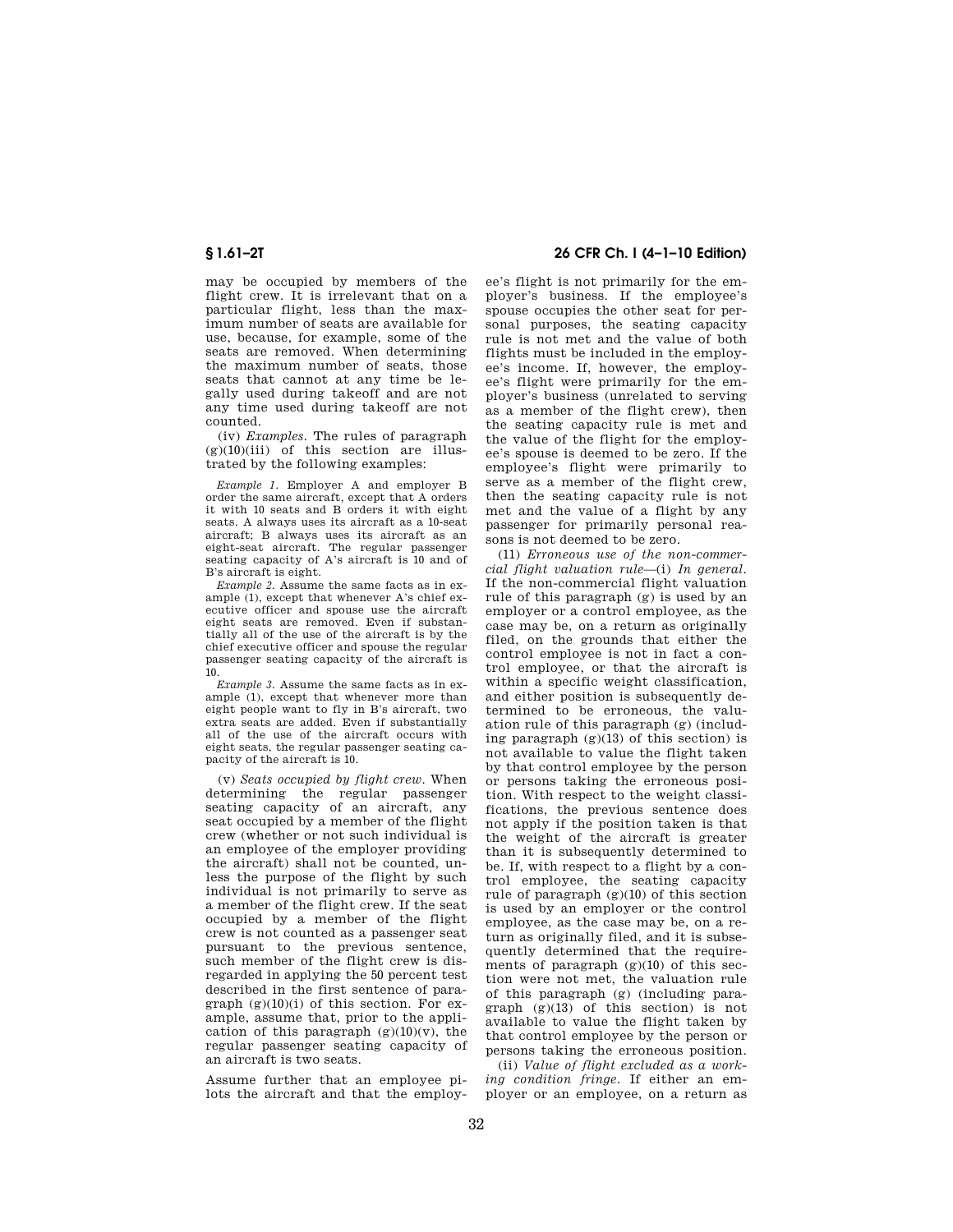originally filed, excludes from the employee's income or wages the value of a flight on the grounds that the flight was excludable as a working condition fringe under section 132, and that position is subsequently determined to be erroneous, the valuation rule of this paragraph (g) (including paragraph  $(g)(13)$  of this section) is not available to value the flight taken by that employee by the person or persons taking the erroneous position.

(12) *Consistency rules*—(i) *Use by the employer.* Except as otherwise provided in paragraphs  $(g)(11)$  and  $(g)(13)(iv)$  of this section, if the non-commercial flight valuation rule of this paragraph (g) is used by an employer to value flights provided in a calendar year, the rule must be used to value all flights provided in the calendar year.

(ii) *Use by the employee.* Except as otherwise provided in paragraphs  $(g)(11)$  and  $(g)(13)(iv)$  of this section, if the non-commercial flight valuation rule of this paragraph (g) is used by an employee to value a flight taken in a calendar year, the rule must be used to value all flights taken in the calendar year.

(13) *Transitional valuation rule*—(i) *In general.* If the value of a flight determined under this paragraph  $(g)(13)$  is lower than the value of the flight otherwise determined under paragraph (g) of this section, the value of the flight is the lower amount. The transitional valuation rule of this paragraph  $(g)(13)$ is available only for flights provided after December 31, 1984, and before January 1, 1986.

(ii) *Transitional valuation rule aircraft multiples.* The appropriate aircraft multiples under the transitional valuation rule are as follows:

(A) 125 percent of the base aircraft valuation formula, plus the applicable terminal charge, for any flight by any employee who is not a key employee (as defined in paragraph  $(g)(13)(iii)$  of this section.)

(B) 125 percent of the base aircraft valuation formula, plus the applicable terminal charge, for a flight by a key employee if there is a primary business purpose of the trip by the aircraft. For purposes of this paragraph (g)(13)(ii) (B), entertaining an employee or other individual is not a business purpose.

(C) 600 percent of the base aircraft valuation formula, plus the applicable terminal charge, for a flight by a key employee if there is not primary business for the trip by the aircraft.

Where there is no business purpose for the trip by the aircraft, the alternative valuation rule may not be used to value a flight by a key employee. For purposes of this section, compensating an employee is not a business purpose.

(iii) *Key employee defined.* A ''key employee'' is any employee who is a fivepercent owner or an officer of the employer, or who, with respect to a particular trip by the aircraft, controls the use of the aircraft. For purposes of determining who is a five-percent owner, any individual who owns (or is considered as owning) five or more percent of the fair market value of an entity (the ''owned entity'') is considered a five-percent owner of all entities that would be aggregated with the owned entity under the rules of section 414(b),  $(c)$ , or  $(m)$ .

(iv) *Erroneous use of transitional valuation rule.* If the transitional valuation rule is used by an employer or a key employee, as the case may be, on a return as originally filed, on the grounds that—

(A) The key employee is not in fact a key employee,

(B) An aircraft trip had a primary business purpose, or

(C) An aircraft trip had some business purpose,

and such position is subsequently determined to be erroneous, neither the transitional valuation rule nor the non-commercial flight valuation rule of this paragraph (g) is available to value such flight taken by that key employee by the person or persons taking the erroneous position.

(h) *Commercial flight valuation rule*— (1) *In general.* Under the commercial flight valuation rule of this paragraph (h), the value of a space-available flight (as defined in paragraph (h)(2) of this section) on a commercial aircraft is 25 percent of the actual carrier's highest unrestricted coach fare in effect for the particular flight taken.

(2) *Space-available flight.* The commercial flight valuation rule of this paragraph (h) is available to value a  $space$ -available flight.